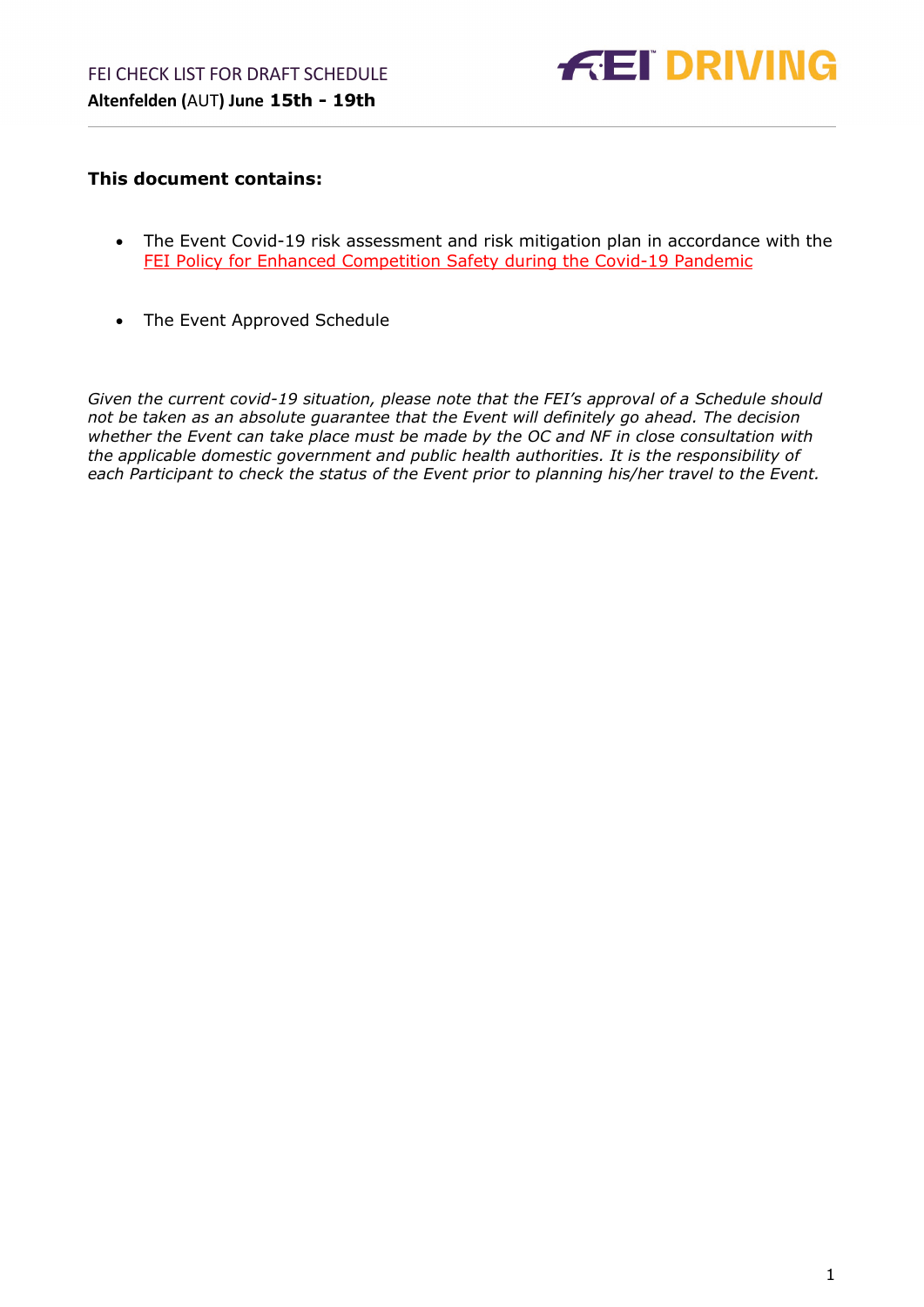

Mitigation Plan Altenfelden, 15.6.22 – 19.6.22.

- All official requirements under the current Austrian Act on Epidemics and the pertinent regulations in force at the time of the competition must be observed by all those attending! Travel to the event is subject to the rules of conduct in public and private spaces as specified by the crisis management team of the Austrian government.
- The instructions of security staff must be followed without exception! Failure to do so will result in expulsion.
- The competitions will be public and will be open to spectators and visitors after approval by the local authorities.
- Persons who feel ill or show signs and symptoms of illness must refrain from entering the show grounds.

General rules:

- Wash your hands frequently! Regularly and thoroughly wash your hands with soap or clean them with disinfectant.
- Keep your distance! Maintain at least 1,5 meters 6 feet distance between yourself and all other persons who are coughing or sneezing
- Do not touch eyes, nose and mouth! Hands can pick up viruses and transfer the virus to your face!
- Practice respiratory hygiene! Cover your mouth and nose with your bent elbow or tissue when you cough or sneeze.
- The organisers will ensure that a sufficient number of masks is available.
- Sufficient quantities of hand sanitiser and disposable towels will be provided in the sanitary facilities.

Contact of the OC in regard to these measurements at the CAI-event Altenfelden, Austria: Name: Magdalena Stöbich: +43 664 1475701 Email: [caialtenfelden@gmail.com](mailto:caialtenfelden@gmail.com)

• Dogs must be kept on a leash on the entire show grounds.

ALL Horses competing at ALL FEI Events must fulfil the Horse Health Requirements via the FEI HorseApp, 3 whole days before arrival.

Athletes, Grooms, FEI Veterinarians, FEI Officials, Organising Committees, Trainers and Owners all need to be aware of the Horse Health Requirements.

All Stakeholders must use the FEI HorseApp to fulfil the requirements in accordance with the FEI 2022 Veterinary Regulations.

<https://inside.fei.org/fei/horse-health>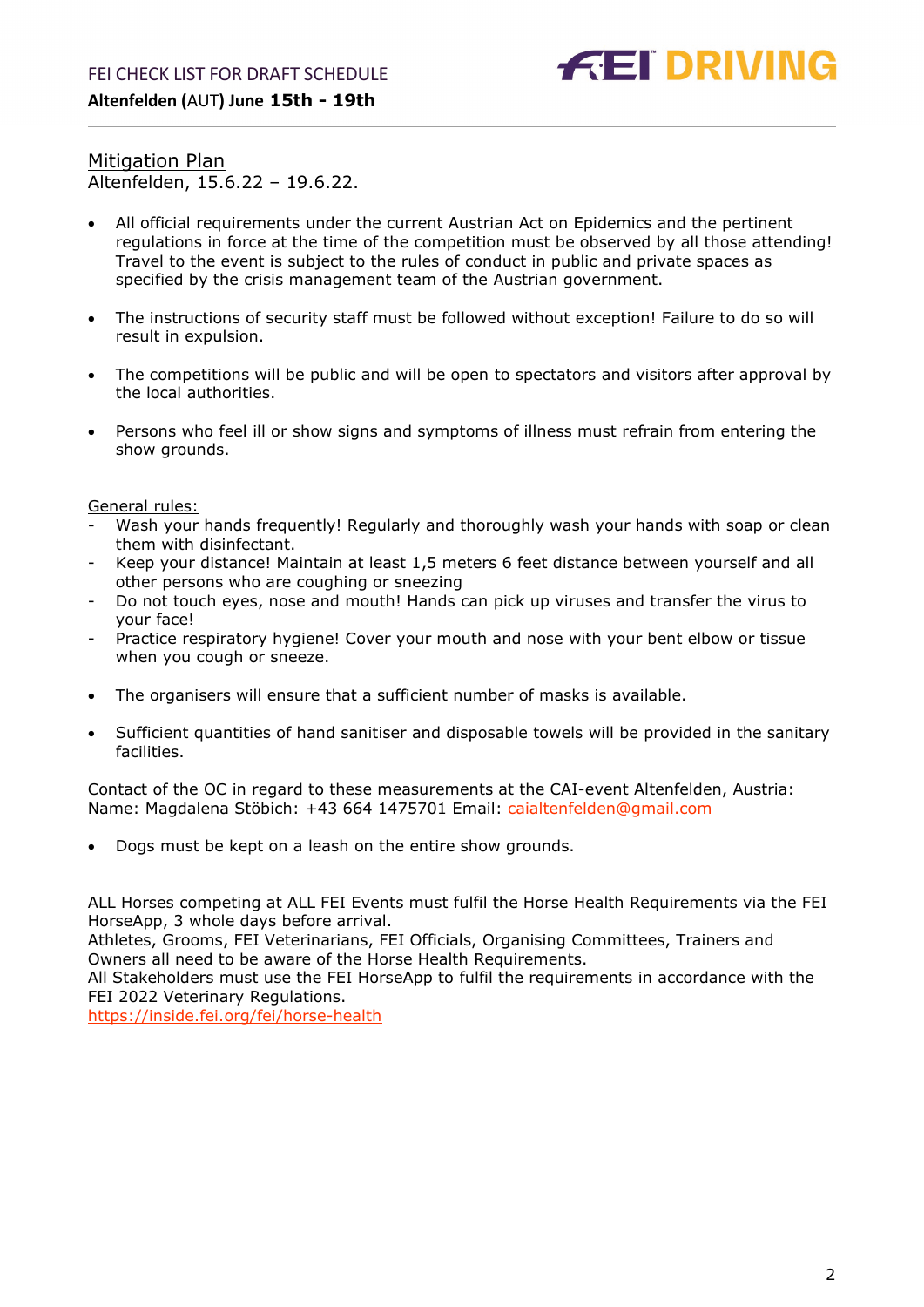

| DENOMINATION OF THE EVENT |  |                     |  |                                                                 |
|---------------------------|--|---------------------|--|-----------------------------------------------------------------|
|                           |  |                     |  |                                                                 |
| Dates :                   |  |                     |  |                                                                 |
|                           |  | Venue : Altenfelden |  | <b>June <math>15^{th}</math> - <math>19^{th}</math> NF: AUT</b> |

**Indoor:** ☐ **Outdoor:** ☒

**EVENT CATEGORIES:**

|               | <b>Seniors</b>      |               |  |  |  |
|---------------|---------------------|---------------|--|--|--|
|               | <b>Horses</b>       |               |  |  |  |
|               | $CAI2*H1$           |               |  |  |  |
|               | $CAI3*-H4$          |               |  |  |  |
|               | $CAI3*-H2$          |               |  |  |  |
| $CAI3*-H1$    |                     |               |  |  |  |
| Ponies        |                     |               |  |  |  |
| $CAI3*-P4$    |                     |               |  |  |  |
| $CAI3*-P2$    |                     |               |  |  |  |
| $CAI3*-P1$    |                     |               |  |  |  |
|               | <b>Young Horses</b> |               |  |  |  |
| CAI-YH1 5yo ⊠ | CAI-YH1 6yo ⊠       | CAI-YH1 7yo ⊠ |  |  |  |

- <span id="page-2-0"></span>**II.** GENERAL CONDITIONS
	- FEI Statutes, 24<sup>th</sup> edition, effective 17 November 2021.
	- FEI General Regulations,  $24<sup>th</sup>$  edition,  $1<sup>st</sup>$  January 2020, updates effective  $1<sup>st</sup>$  January 2022.
	- FEI Veterinary Regulations,  $14<sup>th</sup>$  edition, effective  $1<sup>st</sup>$  January 2018, updates effective  $1<sup>st</sup>$ January 2022.
	- **FEI Driving and Para Driving Rules, 12th edition, effective 1st January 2022.**
	- Equine Anti-Doping and Controlled Medication Regulations (EADCMR), 3rd Edition, effective 1st January 2021.
	- FEI Anti-Doping Rules for Human Athletes (ADRHA), based upon the 2021 WADA Code, effective 1st January 2021.
	- The FEI Policy for Enhanced Competition Safety during the Covid-19 Pandemic, effective as of 1 July 2020 and until further notice.
	- Given the current Covid-19 situation, please note that the FEI's approval of a Schedule should not be taken as an absolute guarantee that the Event will definitely go ahead. The decision whether the Event can take place must be made by the OC and NF in close consultation with the applicable domestic government and public health authorities. It is the responsibility of each Participant to check the status of the Event prior to planning their travel to the Event.
	- All subsequent published revisions, the provisions of which will take precedence.

#### **THE ANNEXE(S) IS/ARE PART OF THIS APPROVED AND SIGNED SCHEDULE AND MUST BE DISTRIBUTED TO ALL OFFICIALS AND NFs AND IS AVAILABLE TO OTHERS UPON REQUEST**

Approved by the FEI, Lausanne, on Signature: Manuel Bandeira de Mello FEI Director Driving and Para Driving **NB: No modifications to the approved Schedule will be accepted less than two weeks prior to the event.**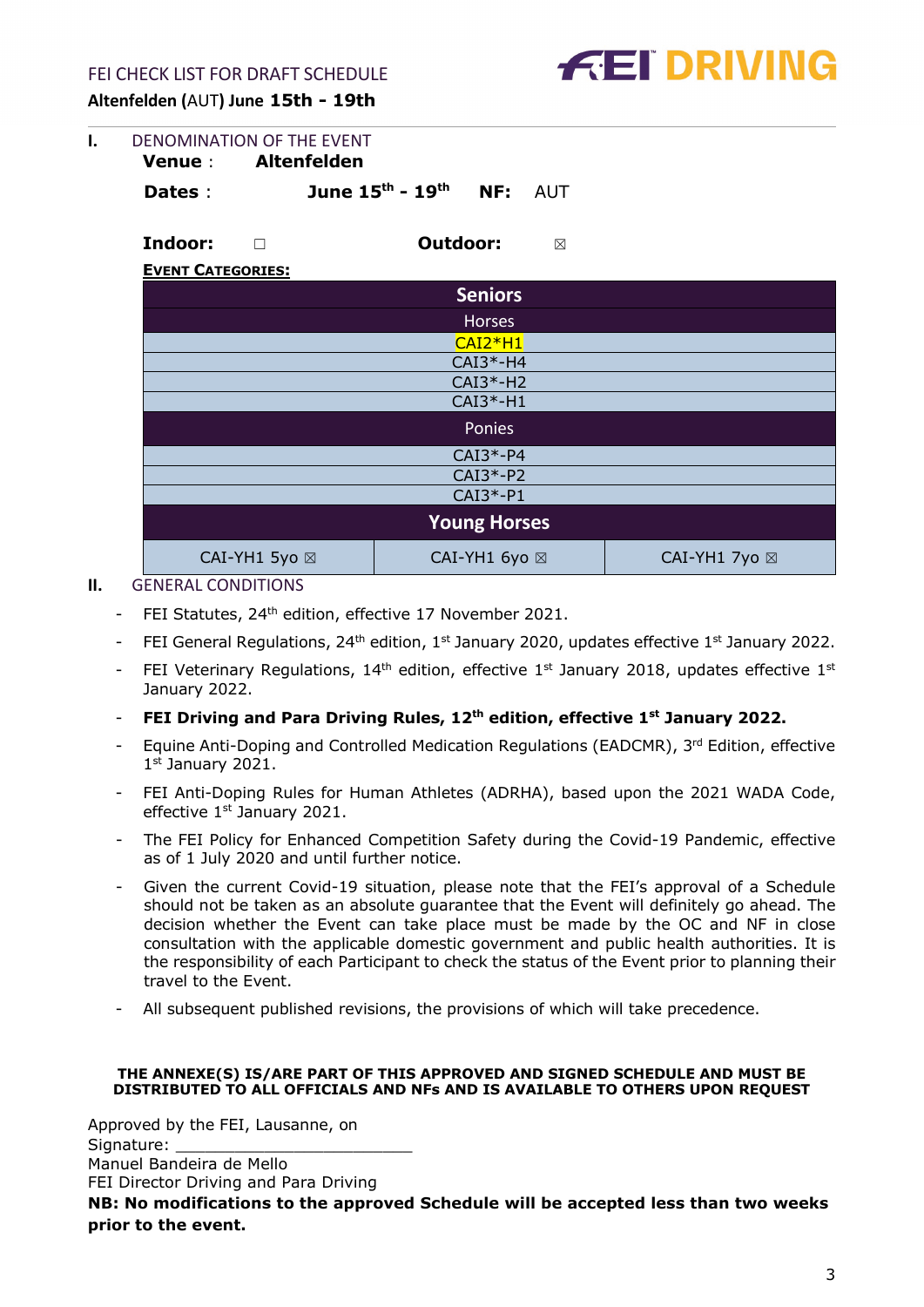

## **TABLE OF CONTENTS**

| Ι.        |                                                                                |  |
|-----------|--------------------------------------------------------------------------------|--|
| П.        |                                                                                |  |
| III.      |                                                                                |  |
| IV.       |                                                                                |  |
| 1.        |                                                                                |  |
| 2.        |                                                                                |  |
| 3.        |                                                                                |  |
| v.        |                                                                                |  |
| VI.       |                                                                                |  |
| 4.        |                                                                                |  |
| 5.        |                                                                                |  |
| VII.      |                                                                                |  |
| 1.        |                                                                                |  |
| 2.        |                                                                                |  |
| 3.        |                                                                                |  |
| VIII.     |                                                                                |  |
| IX.       |                                                                                |  |
| 1.        |                                                                                |  |
| 2.        |                                                                                |  |
| 3.        |                                                                                |  |
| 4.        |                                                                                |  |
| 5.        |                                                                                |  |
| 6.        |                                                                                |  |
| х.        |                                                                                |  |
| 1.        |                                                                                |  |
| 2.        |                                                                                |  |
| XI.       |                                                                                |  |
| 1.        |                                                                                |  |
| 2.        |                                                                                |  |
| 3.        |                                                                                |  |
| 4.        |                                                                                |  |
| 5.        |                                                                                |  |
| 6.        |                                                                                |  |
| 8.        |                                                                                |  |
| 9.<br>10. |                                                                                |  |
| 11.       |                                                                                |  |
| 12.       |                                                                                |  |
| 13.       |                                                                                |  |
| 14.       |                                                                                |  |
| 15.       |                                                                                |  |
| 16.       |                                                                                |  |
| 17.       |                                                                                |  |
| XII.      |                                                                                |  |
| 1.        |                                                                                |  |
| 2.        |                                                                                |  |
| 3.        |                                                                                |  |
| 4.        |                                                                                |  |
| 5.        |                                                                                |  |
| 6.        |                                                                                |  |
| 7.        |                                                                                |  |
| 8.        |                                                                                |  |
| XIII.     |                                                                                |  |
| XIV.      |                                                                                |  |
| 1.        | THE FEI POLICY FOR ENHANCED COMPETITION SAFETY DURING THE COVID-19 PANDEMIC 21 |  |
| 2.        |                                                                                |  |
| 3.        |                                                                                |  |
| 4.        |                                                                                |  |
| 5.        |                                                                                |  |
| 6.        |                                                                                |  |
| XV.       |                                                                                |  |
| 1.        |                                                                                |  |
| 2.        |                                                                                |  |
|           |                                                                                |  |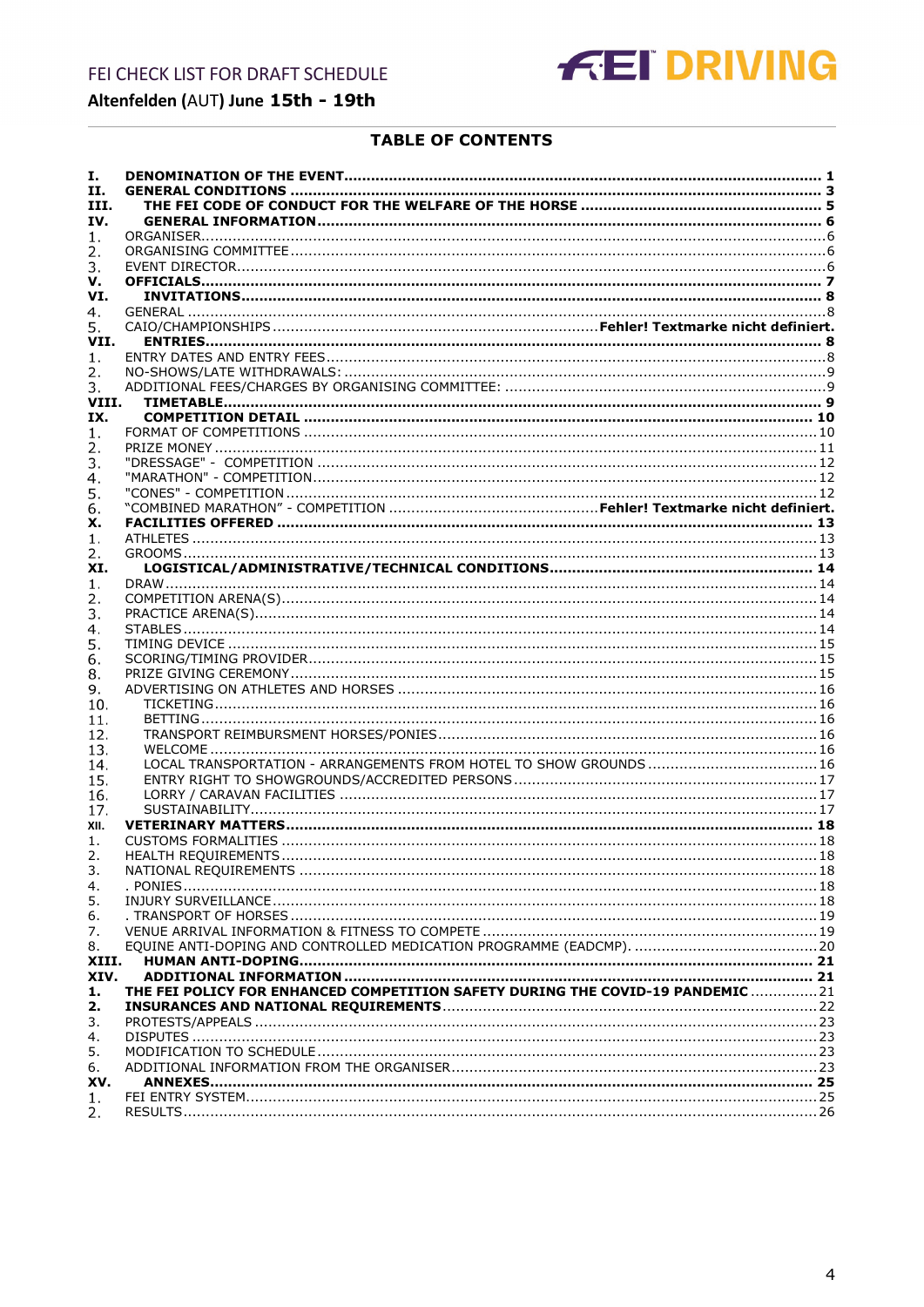#### <span id="page-4-0"></span>**III.** THE FEI CODE OF CONDUCT FOR THE WELFARE OF THE HORSE

The Fédération Equestre Internationale (FEI) expects all those involved in international equestrian sport to adhere to the FEI's Code of Conduct and to acknowledge and accept that at all times the welfare of the horse must be paramount and must never be subordinated to competitive or commercial influences.

- 1. At all stages during the preparation and training of competition horses, welfare must take precedence over all other demands. This includes good horse management, training methods, farriery and tack, and transportation.
- 2. Horses and Athletes must be fit, competent and in good health before they are allowed to compete. This encompasses medication use, surgical procedures that threaten welfare or safety, pregnancy in mares and the misuse of aids.
- 3. Events must not prejudice horse welfare. This involves paying careful attention to the competition areas, ground surfaces, weather conditions, stabling, site safety and fitness of the horse for onward travel after the event.
- 4. Every effort must be made to ensure that horses receive proper attention after they have competed and that they are treated humanely when their competition careers are over. This covers proper veterinary care, competition injuries, euthanasia and retirement.
- 5. The FEI urges all involved with the sport to attain the highest levels of education in their areas of expertise.

The Long version of this Code can be obtained from the Fédération Equestre Internationale, HM King Hussein I Building, Chemin de la Joliette 8, 1006 Lausanne, Switzerland. Telephone: +41 21 310 47 47. The Code is available in English. The Code is also available on the FEI's website: [http://inside.fei.org/.](http://inside.fei.org/)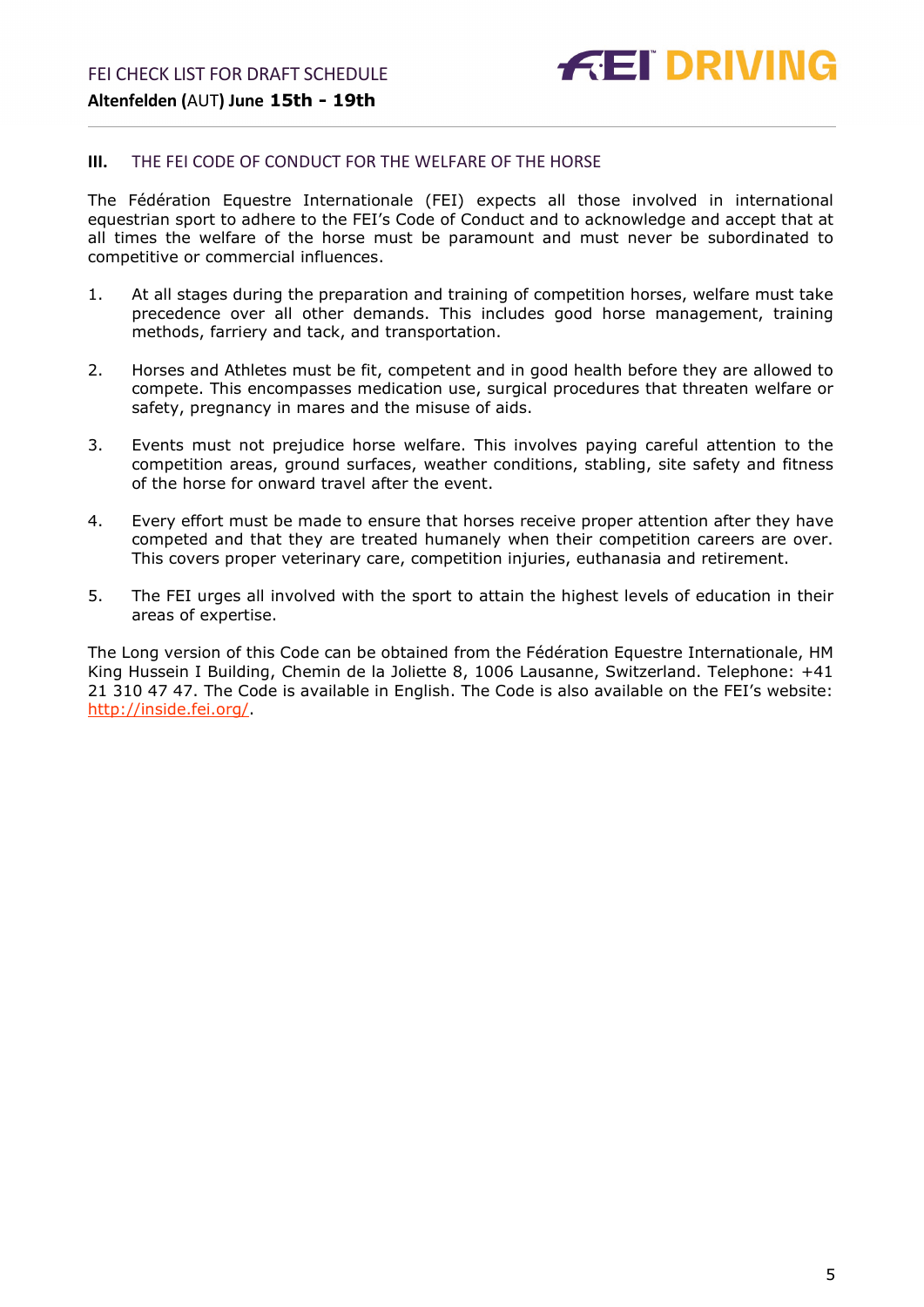**FEI DRIVING** 

### <span id="page-5-0"></span>**IV.** GENERAL INFORMATION

#### <span id="page-5-1"></span>**ORGANISER**

| Name:      | Union Reit- und Fahrverein Altenfelden |
|------------|----------------------------------------|
| Address:   | Feuchtenbachweg 10, 4121 Altenfelden   |
| Telephone: | n.a.                                   |
| Email:     | caialtenfelden@gmail.com               |
| Website:   | www.reitverein-altenfelden.at          |
|            |                                        |

#### Contact Details Show Ground:

| Address:                | Feuchtenbachweg 10, 4121 Altenfelden |
|-------------------------|--------------------------------------|
| Telephone:              | n.a.                                 |
| <b>GPS Coordinates:</b> | n.a.                                 |

Accessibility details (directions by road, nearest airport / train station):

By road: from Linz take B127 north towards Rohrbach; after approximately 35 km use first exit to Altenfelden at the left; the venue is immediately located at the right.

By train (not recommended): take regional train from Linz to Rohrbach, exit at Neufelden and take pre-arrange taxi transportation to the show ground (ca. 3.5 km)

By plane: Airport Linz-Hörsching (approx. 45 km away); Munich airport (approx. 215 km away); Vienna (approx. 245 km away).

#### <span id="page-5-2"></span>**ORGANISING COMMITTEE**

| Honorary President:                            | n.a.              |
|------------------------------------------------|-------------------|
| President of the Event: Josef Leibetseder jun. |                   |
| Show Secretary:                                | Magdalena Stöbich |
| Press Officer:                                 | Magdalena Stöbich |

#### <span id="page-5-3"></span>**EVENT DIRECTOR**

| Name:      | Josef Leibetseder jun.       |
|------------|------------------------------|
| Address:   | Mairhof 12, 4121 Altenfelden |
| Telephone: | 0043 664 123 97 65           |
| Mobile:    | 0043 664 123 97 65           |
| Email:     | josef.leibetseder@gmx.at     |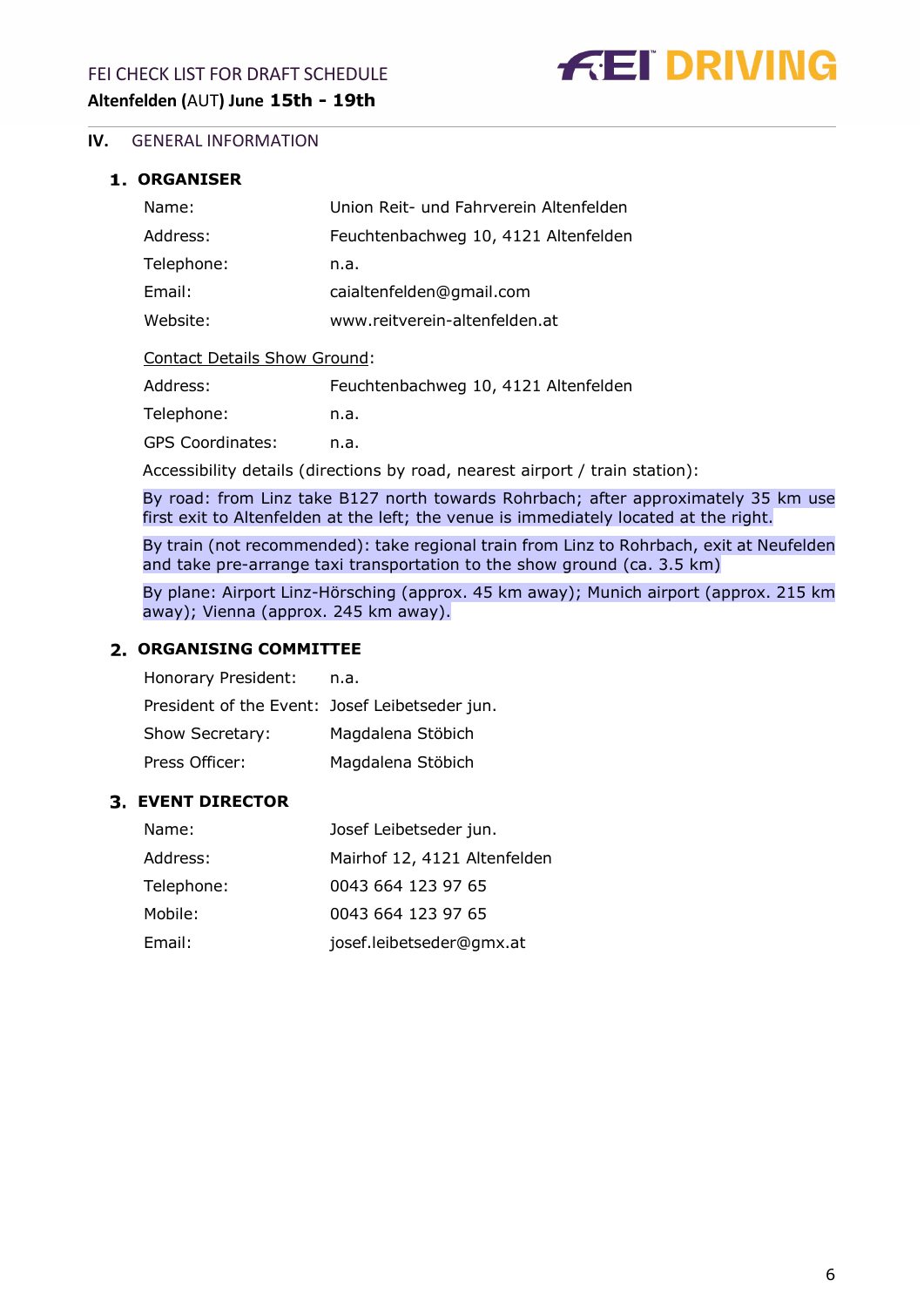

#### **V.** OFFICIALS

## \* **Compulsory**

<span id="page-6-0"></span>

|                         |                                             |                                                               |                      |                                   |                   |                | <b>Email/mobile</b>             |
|-------------------------|---------------------------------------------|---------------------------------------------------------------|----------------------|-----------------------------------|-------------------|----------------|---------------------------------|
| Ref.                    | <b>Panel</b>                                | <b>Function</b>                                               | <b>FEI ID</b>        | <b>Name</b>                       | <b>NF</b>         | <b>Level</b>   | *Compulsory                     |
| 1                       | <b>Ground Jury</b>                          | Ground Jury President                                         | 10053067             | Zsuzsanna MIHOK                   | <b>HUN</b>        | 3              | zsuzsanna.mihok82@gmail.com     |
|                         |                                             | Ground Jury Member                                            | 10149998             | <b>Heinz BIEBER</b>               | <b>AUT</b>        | $\overline{2}$ | h.m.bieber@aon.at               |
|                         |                                             | Ground Jury Member                                            | 0013085              | Jaroslav PAVEL                    | <b>CZE</b>        | 3              | Jrp2000@seznam.cz               |
|                         |                                             | Ground Jury Member                                            | 10006102             | Peter TISCHER                     | <b>GER</b>        | 3              | 004915122364904                 |
| $\overline{\mathbf{2}}$ | <b>Foreign Judge</b>                        | Foreign Judge                                                 | 10049113             | Stefan KESZYCKI                   | POL               | 3              | keszycki@interia.eu             |
| з                       | <b>Technical Delegate</b>                   | <b>Technical Delegate</b>                                     | 10051911             | Wolfgang Csar                     | <b>AUT</b>        | 3              | Wolfgang.csar@aon.at            |
| 4                       | <b>Assistant Technical Delegate</b>         | Assistant Technical Delegate                                  |                      |                                   |                   |                |                                 |
| 5                       | <b>Course Designer</b>                      | Course Designer                                               | 10017426             | Jochen Gramberger                 | <b>AUT</b>        | $\overline{2}$ | j.gramberger@a1.net             |
| 6                       | <b>Assistant Course Designer</b>            | <b>Assistant Course Designer</b>                              |                      |                                   |                   |                |                                 |
| 7                       | <b>Chief Steward</b>                        | Chief Steward                                                 | 10052982             | Anna KESZYCKA                     | <b>POL</b>        | 3              | ejgi@poczta.onet.pl             |
| 8                       | <b>Assistant Stewards</b>                   | <b>Steward</b>                                                | 10106196-            | <b>Blanka TROJANCOVA</b>          | <b>CZE</b>        | 4              |                                 |
|                         |                                             | Steward                                                       | 10140102             | Yvonne WOISETSCHLÄGER             | <b>AUT</b>        | 3              |                                 |
|                         |                                             | Steward                                                       | 10211050             | Michael PILLWAX                   | <b>AUT</b>        | $\overline{2}$ |                                 |
|                         |                                             | <b>Steward</b>                                                | 10106320             | <b>Josef PROKES</b>               | <b>CZE</b>        | 3              |                                 |
| 9                       | <b>FEI Veterinary Delegate</b>              | FEI Veterinary Delegate                                       | 10049905             | Zdzislaw PECZYNSKI                | POL               | 3              |                                 |
|                         |                                             | Veterinary Commission President                               |                      |                                   |                   |                |                                 |
|                         | FEI Veterinary Delegate or                  | Assistant FEI Delegate                                        |                      |                                   |                   |                |                                 |
|                         | <b>Veterinary Commission</b>                | Assistant FEI Delegate                                        |                      |                                   |                   |                |                                 |
| 10                      |                                             | Veterinary Service Manager                                    | 10086689             | Lech JANUSZEWSKI                  | <b>POL</b>        |                | +48601940577                    |
|                         | <b>Veterinary Service Manager</b>           |                                                               | 10169239             | Iva VODICKOVA                     | <b>CZE</b>        |                | dirha@seznam.cz                 |
|                         | (VSM)<br><b>Treating Veterinarian (PTV)</b> | Permitted Treating Veterinarian<br>(one for every 200 Horses) | 10086689<br>10169239 | Lech JANUSZEWSKI<br>Iva VODICKOVA | POL<br><b>CZE</b> |                | +48601940577<br>dirha@seznam.cz |
|                         |                                             |                                                               |                      |                                   |                   |                | *0043 7282 70 000               |
| 11                      | Doctor / Medical Service                    | Doctor / Medical Service                                      |                      | Dr. Michael SCHOBER               |                   |                | *0043 660 4912430               |
| 12                      | <b>Farrier</b>                              | Farrier                                                       |                      | Mathias Hirsch                    |                   |                |                                 |
| 13                      | <b>NF Delegate</b>                          | NF Delegate (if applicable)                                   |                      |                                   |                   |                |                                 |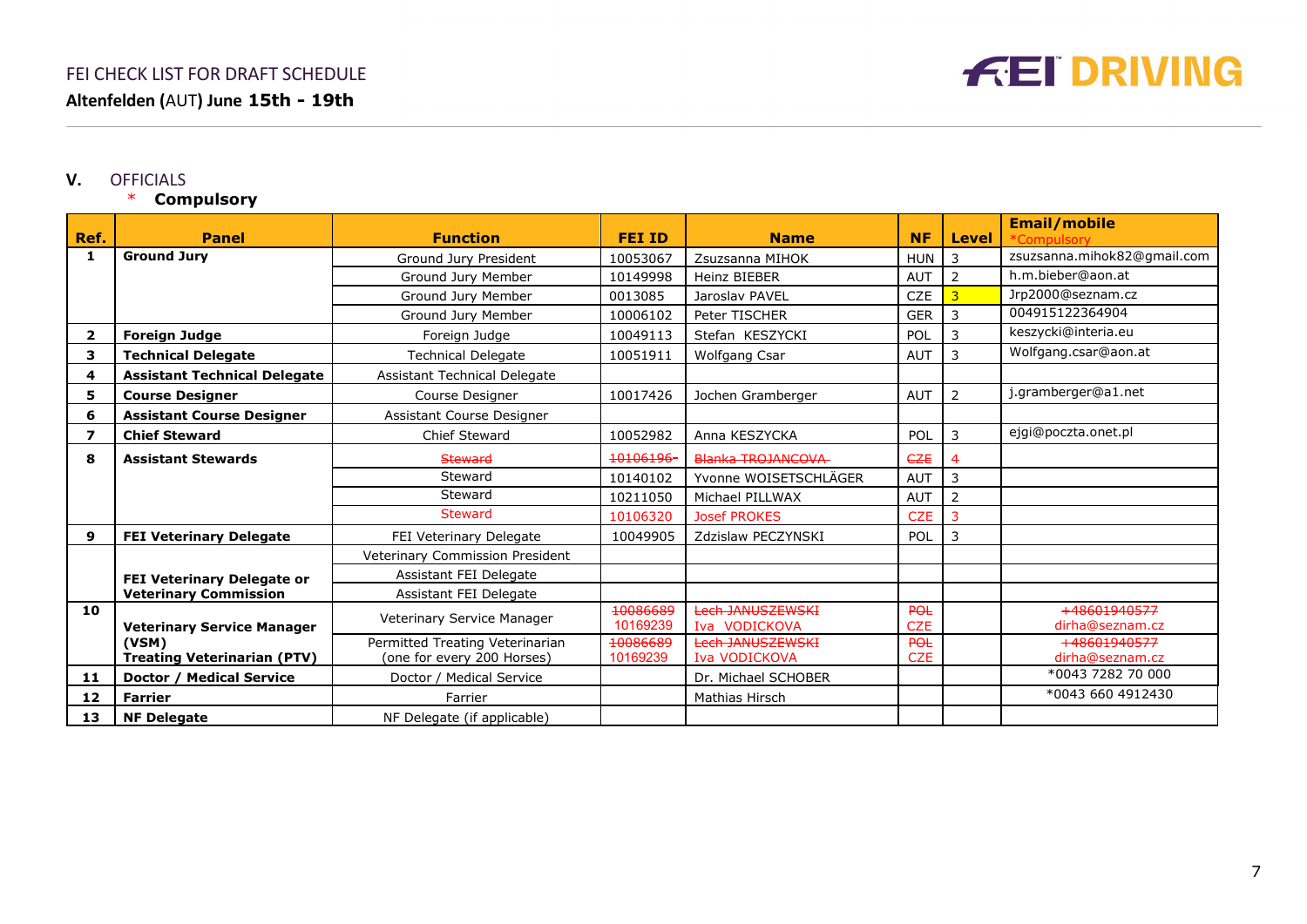

## <span id="page-7-0"></span>**VI.** INVITATIONS

## <span id="page-7-1"></span>**GENERAL**

| NFs invited (mandatory for CAI2* and above) | No limit              |
|---------------------------------------------|-----------------------|
| Number of home drivers                      | unlimited             |
| Number of foreign drivers                   | unlimited             |
| Number of horses/ponies per driver          | Single - one Horse,   |
|                                             | Pairs - three horses, |
|                                             | Four in Hands - five  |
|                                             | horses                |
| Number of start per driver, per category    |                       |
|                                             |                       |

**Competitors are invited by the Organizing Committee through their NF**

#### <span id="page-7-2"></span>**VII.** ENTRIES

## **IMPORTANT**

- Entries must be made through the FEI Entry System for all categories of this event [\(https://entry.fei.org\)](https://entry.fei.org/)
- Additional documentation can be found at: https://inside.fei.org/fei/your-role/it-services/fei-entry-system/fei-entry-system-driving
- All Athletes and Horses participating in any International competition must be registered with the FEI.
- Athletes and/or Horses present at the Event without having been entered through the FEI's Online Entry System will automatically be disqualified unless compelling circumstances warrant otherwise.

## <span id="page-7-3"></span>**ENTRY DATES AND ENTRY FEES**

#### **Deadlines for Entries**

*Entries have to be in accordance with article 916 of the Driving rules and 116 of the General regulations*

| <b>Definite entries:</b>                                                              | 7th of June |                  |
|---------------------------------------------------------------------------------------|-------------|------------------|
| Last date for substitutions: (one hour prior the Horse Inspection)   Date: 16.06.2022 |             |                  |
|                                                                                       |             | Time: 08:00 a.m. |
|                                                                                       |             |                  |

#### **LIST OF COMPULSORY FEES:**

| <b>Entry Fee per Turnout</b> |          |
|------------------------------|----------|
| Single                       | € 120,00 |
| Pairs                        | € 120,00 |
| Four-in-hand                 | € 120,00 |
| Stabling fee per horse/pony  | € 110,00 |

#### **VAT:**

| $\Box$ Included in entry fee<br><b>EADCMP Fee:</b> |                                       |  |
|----------------------------------------------------|---------------------------------------|--|
|                                                    | $\boxtimes$ Not included in entry fee |  |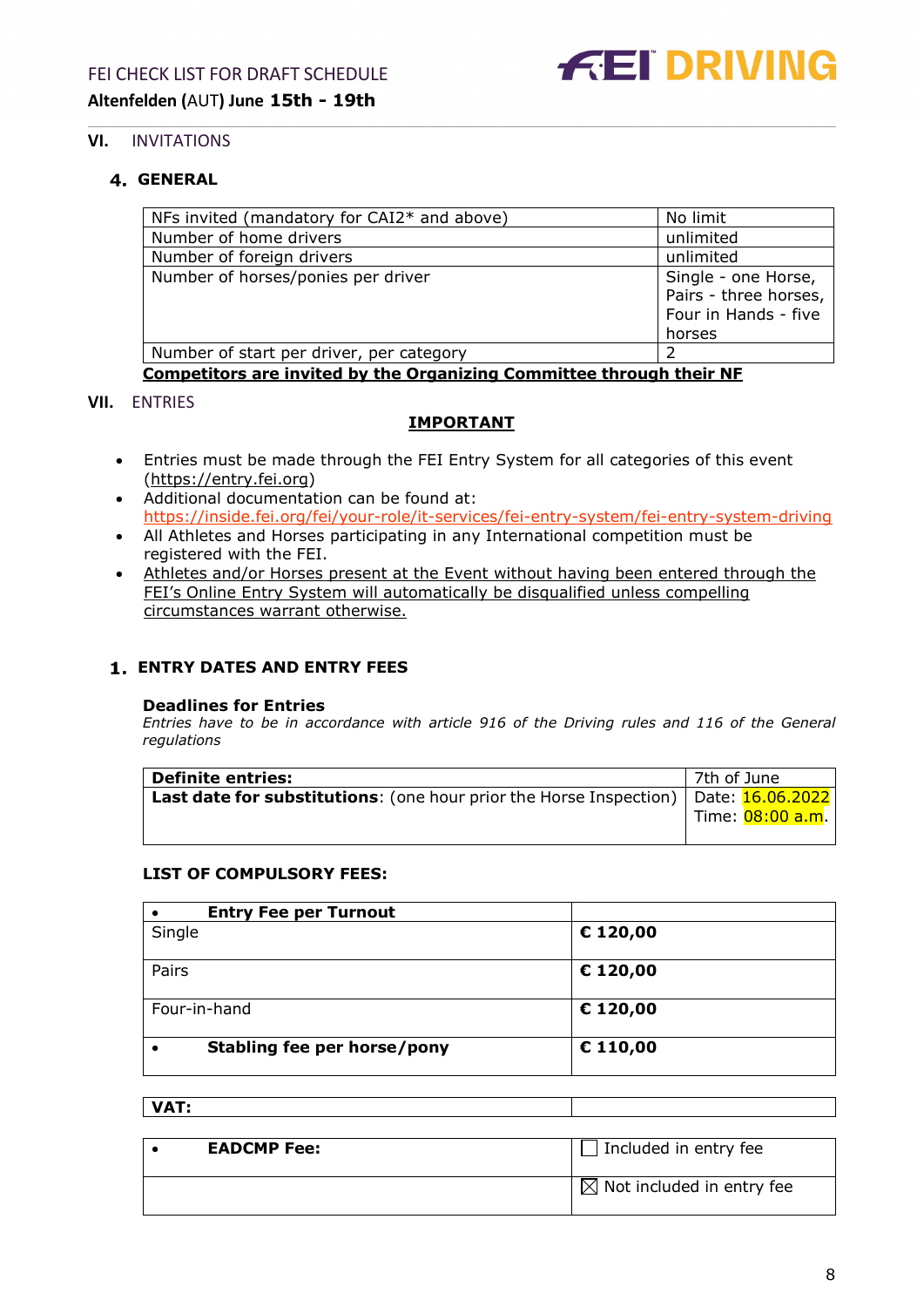

*Lower Level Events (CIMs) CHF 18 for Driving per turnout per event (For definition of CIMs see Appendix E of the FEI General Regulations)*

*(All other events not defined as CIMs)*

*Higher Level Events CHF 25 for Driving per turnout per event*

| Details entry procedure fee / Payment:         | ALL FEES MUST BE IN THE<br><b>FOLLOWING BANK ACCOUT BY</b><br>13 <sup>th</sup> OF JUNE 2022 |  |  |
|------------------------------------------------|---------------------------------------------------------------------------------------------|--|--|
|                                                | <b>BANK</b> account:                                                                        |  |  |
|                                                | Name: Union Reit-<br>und<br>Fahrverein                                                      |  |  |
|                                                | IBAN: AT23 3430 0000 0041<br>2932 BIC: RZOOAT2L300                                          |  |  |
| Square for OCs to include details if necessary |                                                                                             |  |  |
|                                                |                                                                                             |  |  |

#### <span id="page-8-0"></span>**NO-SHOWS/LATE WITHDRAWALS:**

**NB**: In the case of withdrawals after the date of definite entries or no-shows the athlete or the respective NF will be held liable to reimburse the OC for the actual financial loss incurred by the OC (i.e. stabling and hotel expenses) as a result of the late withdrawal or no-show. **Refund procedure:**

Cancellations of entries made before 16<sup>th</sup> of May 2022: no penalty. Cancellations of entries made after 2nd June 2022: the fee for the amount of boxes reserved will be charged to the National Federation.

#### <span id="page-8-1"></span>**ADDITIONAL FEES/CHARGES BY ORGANISING COMMITTEE:**

All other fees must be listed hereunder with the details of the amounts to be charged and approved by the FEI. Only fees approved by the FEI and listed in the approved schedule can be charged by the Organiser.

| Electricity for boxes (upon request):                      |                                         |
|------------------------------------------------------------|-----------------------------------------|
| Manure disposal (maximum € 40 per horse per Event):        |                                         |
| Health/customs-related documents for Horses if applicable: |                                         |
| Hay:                                                       | $\epsilon$ current day price            |
| Straw:                                                     | € 20 flat rate per box                  |
| Shavings:                                                  | € 13,00 per bale                        |
| Other (please specify):                                    | Accommodation<br>fee                    |
| per competitor: € 70,00                                    |                                         |
| Lorry/Caravan:                                             |                                         |
| Power supply:<br>provided by the OC $\boxtimes$            | Not provided by the OC $\Box$<br>Price: |
| provided by the OC $\boxtimes$<br>Water supply:            | Not provided by the OC $\Box$<br>Price: |
| Sanitary facilities: provided by the OC $\boxtimes$        | Not provided by the OC $\Box$<br>Price: |
| Catering facilities: provided by the OC $\boxtimes$        | Not provided by the OC $\Box$<br>Price: |

#### **All aforementioned amounts are including VAT**

<span id="page-8-2"></span>VAT number of the Organiser  $\vert$  n.a.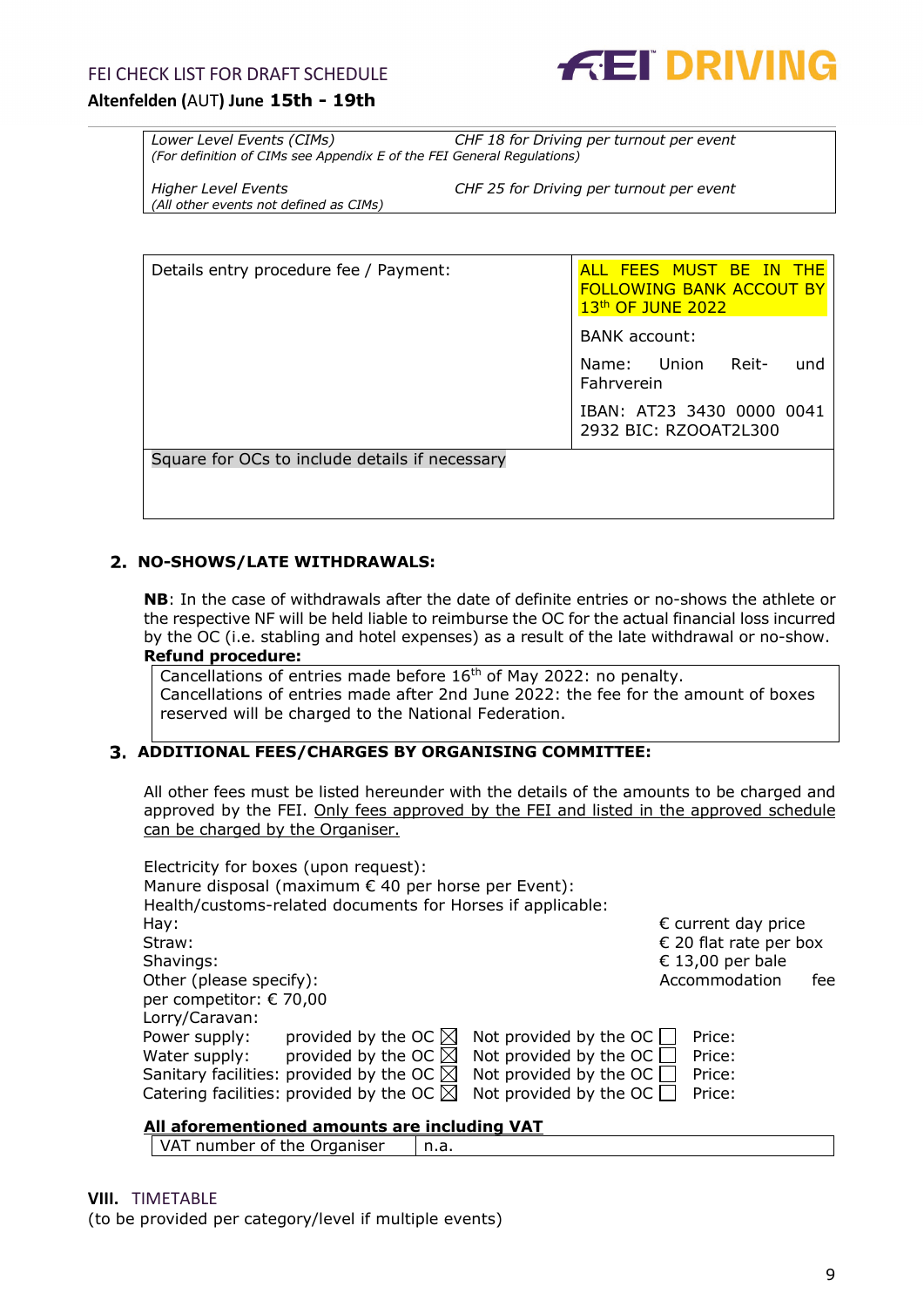## FEI CHECK LIST FOR DRAFT SCHEDULE



## **Altenfelden (**AUT**) June 15th - 19th**

|                                                                                                                                                                                            | Dav       | Date                        | Time                           |
|--------------------------------------------------------------------------------------------------------------------------------------------------------------------------------------------|-----------|-----------------------------|--------------------------------|
| Opening of stables                                                                                                                                                                         | Wednesday | $15$ th of June $8:00$ a.m. |                                |
| 1 <sup>st</sup> Horse Inspection: All horses taking part at this event<br>$\bullet$<br>must be present during the first horse inspection, unless unable<br>to do so due to "force majeure" | Thursday  | 16th of June                | $9:00$ a.m.                    |
| Declaration of Starters<br>$\bullet$                                                                                                                                                       | Thursday  | 16 <sup>th</sup> of June    | Following<br>the<br>$1st$ H.I. |
| Dressage competition<br>٠                                                                                                                                                                  | Thursday  | $16th$ of June              | $02:00$ p.m.                   |
| Dressage competition<br>$\bullet$                                                                                                                                                          | Friday    | $17th$ of June $9:30$ a.m.  |                                |
| Marathon<br>$\bullet$                                                                                                                                                                      | Saturday  | 18th of June 10:00 a.m.     |                                |
| Cones competition                                                                                                                                                                          | Sunday    | 19th of June 9:30 a.m.      |                                |

#### <span id="page-9-0"></span>**IX.** COMPETITION DETAIL

## <span id="page-9-1"></span>**FORMAT OF COMPETITIONS**

## **International Competitions must not start before 8:00 and should not finish after 23:00 unless otherwise approved by the FEI.**

| $CAI1* - one day$    | <b>Format 3</b>     | Format 4             |
|----------------------|---------------------|----------------------|
| Please check the box |                     |                      |
| Day 1                | Dressage &<br>Cones | Combined<br>Marathon |

| $CAI2*$                     | <b>Format 1</b> | <b>Format 2</b> |
|-----------------------------|-----------------|-----------------|
| <b>Please check the box</b> |                 |                 |
| )av                         | <b>Dressage</b> | Dressage        |
| Dav 2                       | <b>Marathon</b> | Cones           |
|                             | Cones           | Marathon        |

| $CAI3*$              | Format 1 | <b>Format 2</b> |
|----------------------|----------|-----------------|
| Please check the box |          |                 |
| Dav 1                | Dressage | Dressage        |
| Dav 2                | Marathon | Cones           |
| Dav 3                | Cones    | Marathon        |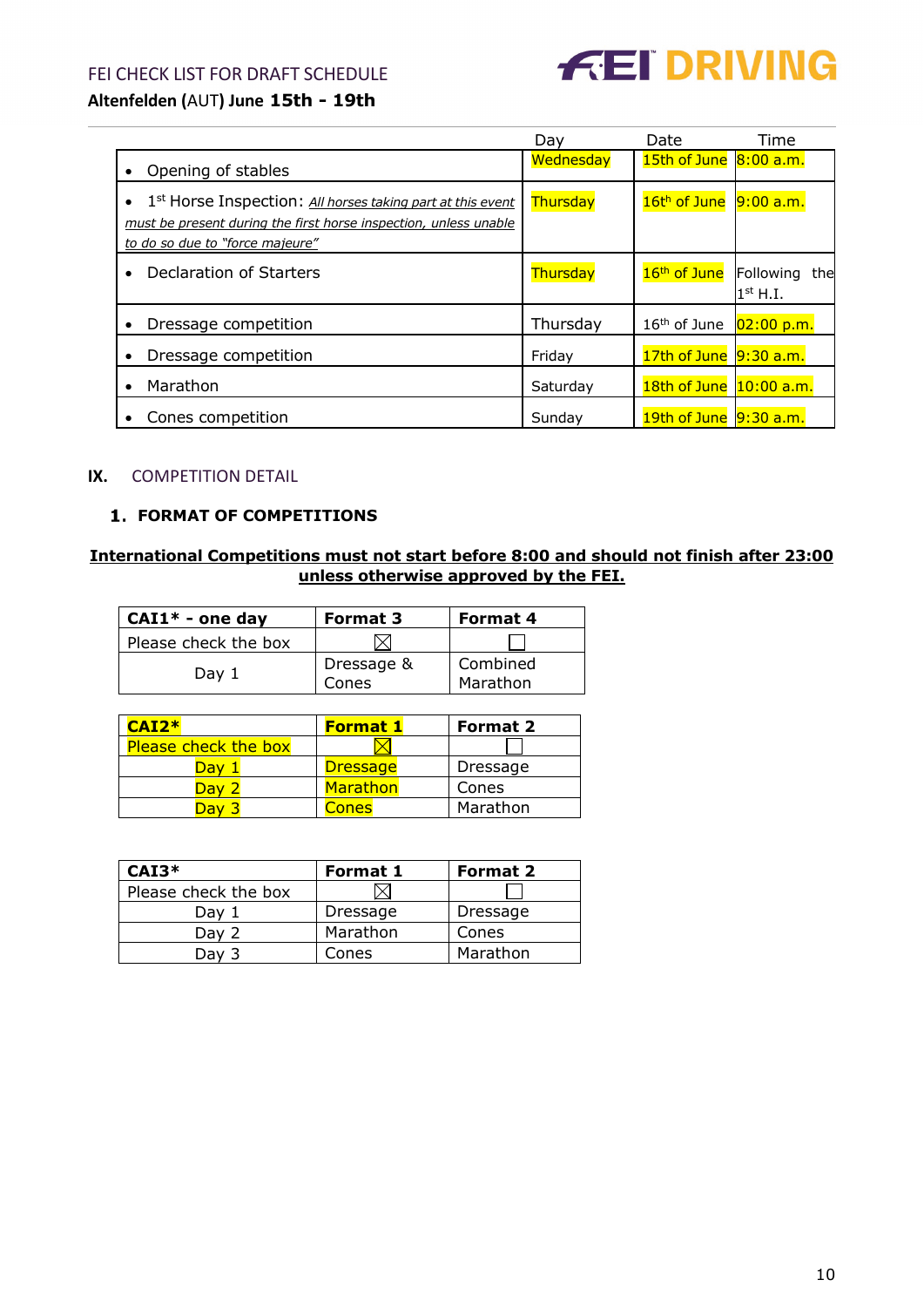## <span id="page-10-0"></span>**2. PRIZE MONEY**

| <b>L PRIZE MONEY</b><br><b>TOTAL</b> | <b>EUR</b> | 81 I F<br>чπг |
|--------------------------------------|------------|---------------|
|                                      |            |               |

#### **Breakdown of prize money – Combined Competition**

| <b>PRIZE MONEY</b> |             | <b>EUR</b>  |           | <b>CHF</b>            |                       |              |
|--------------------|-------------|-------------|-----------|-----------------------|-----------------------|--------------|
|                    |             | 3060        |           |                       |                       |              |
| <b>Class</b>       | $1st$ place | $2nd$ place | 3rd place | 4 <sup>th</sup> place | 5 <sup>th</sup> place | <b>Total</b> |
| $CAI3*-H1$         | 150         | 120         | 100       | 80                    | 60                    | 510          |
| $CAI3*-H2$         | 150         | 120         | 100       | 80                    | 60                    | 510          |
| $CAI3*-H4$         | 150         | 120         | 100       | 80                    | 60                    | 510          |
| $CAI3*-P1$         | 150         | 120         | 100       | 80                    | 60                    | 510          |
| $CAI3*-P2$         | 150         | 120         | 100       | 80                    | 60                    | 510          |
| $CAI3*-P4$         | 150         | 120         | 100       | 80                    | 60                    | 510          |

### **PRIZE - CLASSIFICATION**

The value of the  $1<sup>st</sup>$  prize must not exceed  $1/3$  of the total prize money distributed for the competition. The minimum number of prizes offered for each competition must be allocated on the basis of one prize for every commenced four Athletes, with a minimum of five prizes.

#### **Applicable government tax to be deducted from Prize Money: 20%**

#### **DEDUCTIONS FROM PRIZE MONEY AT COMPETITIONS:**

**Full details of any deductions from prize money must be outlined in the schedule. This includes government taxes. If it is necessary for Organisers to deduct such taxes, they must provide participants with an official form indicating the amount of tax deducted.** 

**The tax form must be provided to the athletes upon arrival and returned to the Organiser prior to departing.**

## **IMPORTANT**

**The total amount of prize money shown for each Competition in the schedule must be distributed. (FEI General Regulations articles 127 and 128)**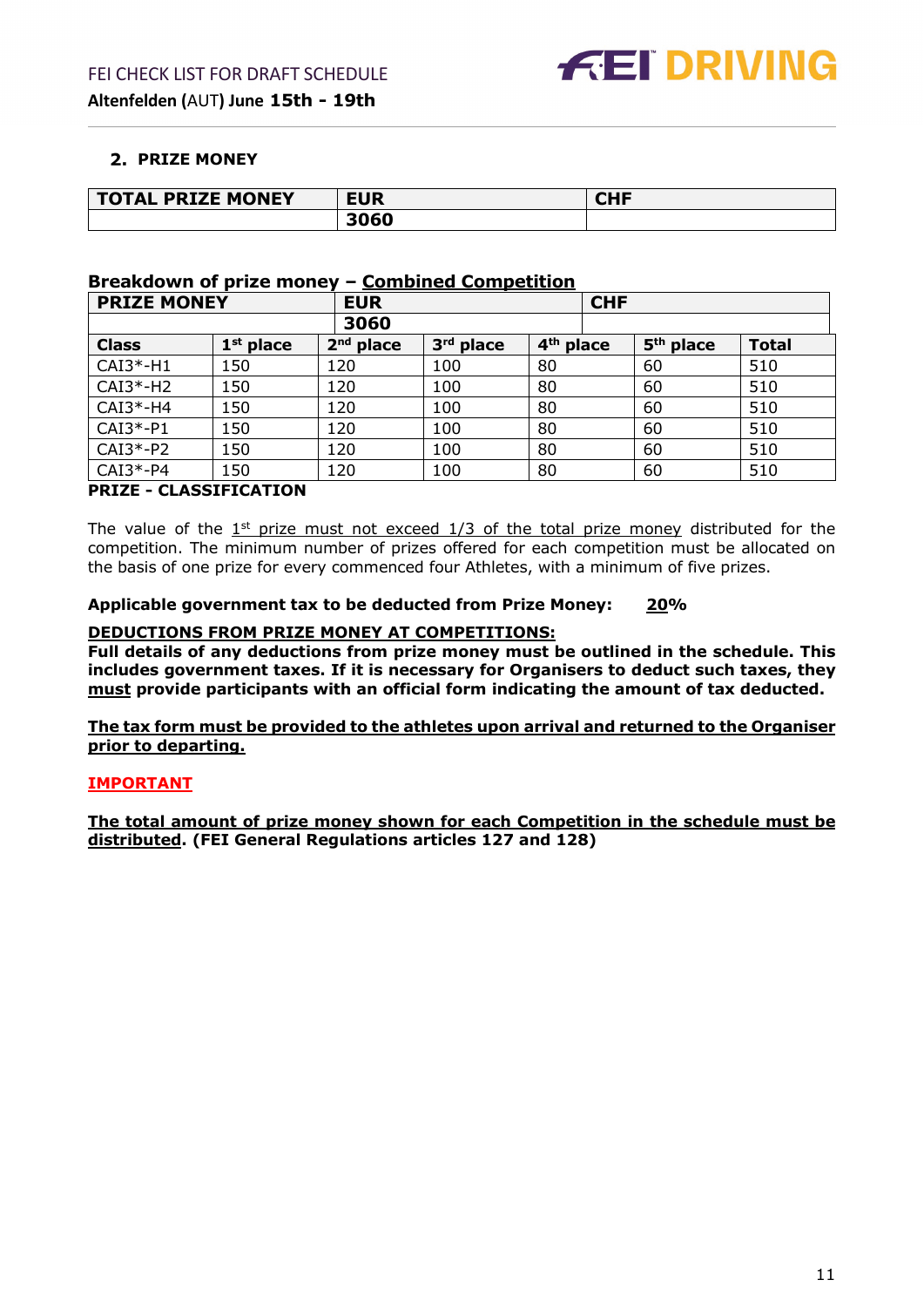## <span id="page-11-0"></span>**"DRESSAGE" - COMPETITION**

## **Please find the applicable Dressage tests [here.](https://inside.fei.org/fei/your-role/organisers/driving/dressage-tests)**

#### **Dressage Test:**

| Event                   | <b>Dressage Test</b> | Event           | <b>Dressage Test</b> |
|-------------------------|----------------------|-----------------|----------------------|
| $CAI$ 3* H1             | Test $3*$ HP1        | $CAI$ 3* P4     | Test $3*$ HP4        |
| $CAI$ 3* H <sub>2</sub> | Test 3*A HP4         | $CAI$ $2*$ $H1$ | Test $2*$ HP1        |
| <b>CAI 3* H4</b>        | Test 3*B HP4         |                 |                      |
| <b>CAI 3* P1</b>        | Test $3*$ HP1        |                 |                      |
| $CAI$ 3* P2             | Test 3*A HP2         |                 |                      |

**\*\*\*\*\*\*\*\*\*\*\*\*\*\*\*\*\*\*\*\*\*\*\*\*\*\*\*\*\*\*\*\*\*\*\*\*\*\*\*\*\*\*\*\*\*\*\*\*\*\*\*\*\*\*\***

#### <span id="page-11-1"></span>**"MARATHON" - COMPETITION**

#### **This competition will be in accordance with FEI Driving Rules**

| <b>Option 1:</b>      | <b>Distance</b> | Pace        | <b>Average Speed</b>     |
|-----------------------|-----------------|-------------|--------------------------|
| <b>Section A*</b>     | 6km             | Free        | H: 14 km/h<br>P: 13 km/h |
| <b>Section B</b>      | 7,5             | <b>Free</b> | H: 14 km/h<br>P: 13 km/h |
| <b>Cool Down Area</b> | 1000            | <b>Walk</b> | N/A                      |

**Indicate the number of obstacles in Section B** (per category)**: 7 obstacles including one water obstacle**

**\*\*\*\*\*\*\*\*\*\*\*\*\*\*\*\*\*\*\*\*\*\*\*\*\*\*\*\*\*\*\*\*\*\*\*\*\*\*\*\*\*\*\*\*\*\*\*\*\*\*\*\*\*\*\***

#### <span id="page-11-2"></span>**"CONES" - COMPETITION**

#### **This competition will be in accordance with FEI Driving Rules**

#### **Type of Competition**

| *Fault Competition            |  |
|-------------------------------|--|
| Time Competition              |  |
| Competition in two phases     |  |
| Competition with Wining Round |  |

\*The score from this round will always be used solely to decide the Final Classification in all Events.

Please describe special obstacles: not applicable

#### **\*\*\*\*\*\*\*\*\*\*\*\*\*\*\*\*\*\*\*\*\*\*\*\*\*\*\*\*\*\*\*\*\*\*\*\*\*\*\*\*\*\*\*\*\*\*\*\*\*\***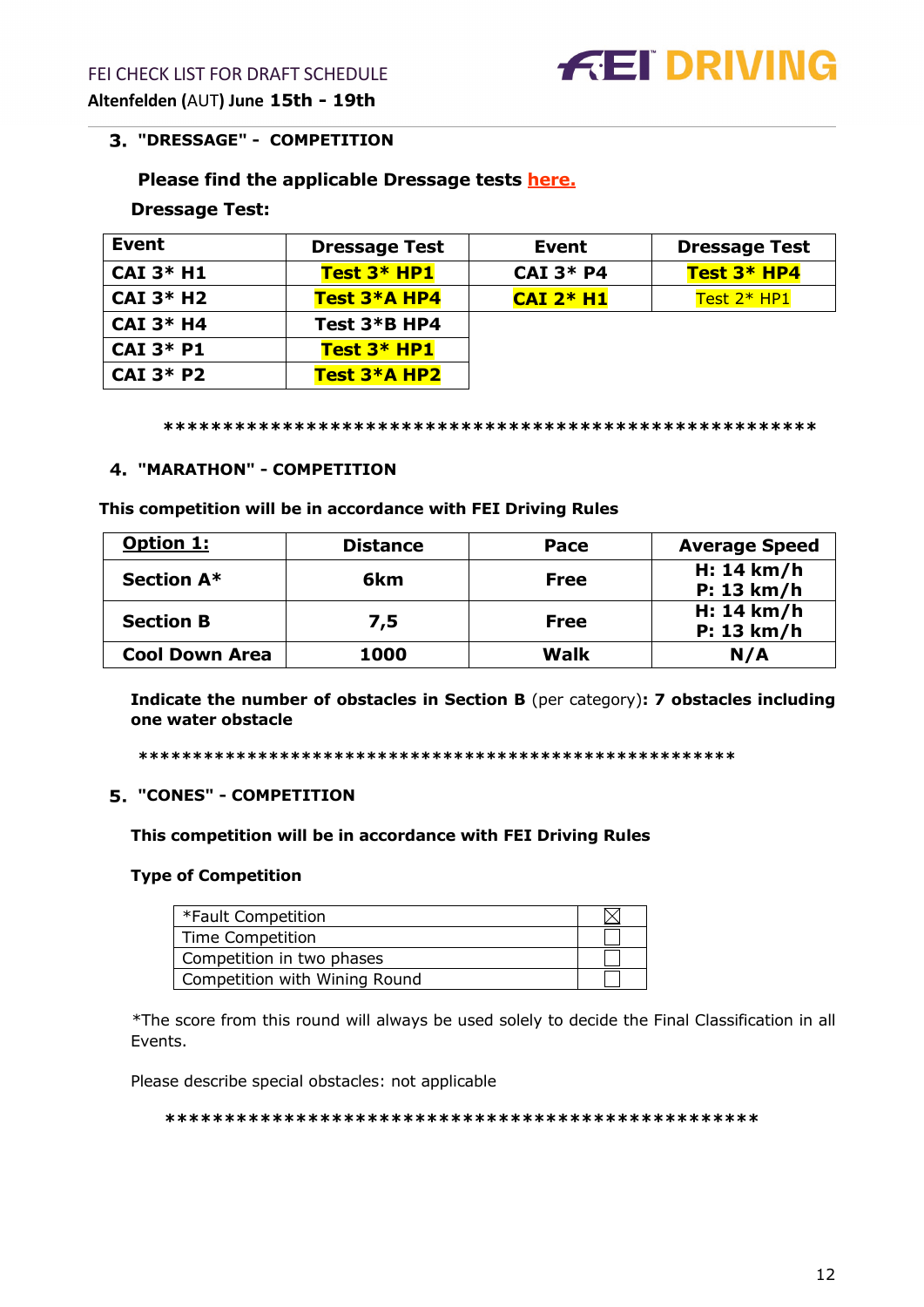

## <span id="page-12-0"></span>**X.** FACILITIES OFFERED

## <span id="page-12-1"></span>**ATHLETES**

## **Accommodation**

| Hotel:     | Pension Luger, Altenfelden, Phone +43 7282 6710                 |
|------------|-----------------------------------------------------------------|
|            | Pension Wolfmayr, Altenfelden, Phone + 43 7282 78 33            |
|            | Gasthaus Zeller, Altenfelden, Phone + 43 7282 5514              |
|            | Gasthof Scharinger, Neufelden, Phone + 43 7282 6230             |
|            | Hotel Sammer, Neufelden, Phone + 43 7282 6223                   |
|            | Lembacher Hof, Lembach, Phone +43 7286 8257                     |
|            | Gasthof Steininger, Lembach, Phone +43 72 86 83210              |
|            | Address: Marktgemeinde Altenfelden, Phone + 43 7282 5555        |
| Telephone: |                                                                 |
|            | At the expense of: The Organiser $\Box$ or Athletes $\boxtimes$ |

Accommodated (bed and breakfast) from to **Meals** At the expense of: The Organiser  $\Box$  or Athletes  $\Box$ Meals provided from  $16<sup>th</sup>$  of June to  $19<sup>th</sup>$  of June

## <span id="page-12-2"></span>**GROOMS**

## **Accommodation**

| Requests for accommodation must be sent with entries.                       |  |  |  |
|-----------------------------------------------------------------------------|--|--|--|
| Accommodation will be at the cost of: Organiser $\Box$ Athletes $\boxtimes$ |  |  |  |
| from<br>. to                                                                |  |  |  |
| <b>Meals</b>                                                                |  |  |  |
| At the expense of: The Organiser $\Box$ or Athletes $\boxtimes$             |  |  |  |
| Meals provided from $16th$ of June to $19th$ of June.                       |  |  |  |

**NB**. Organiser must provide proper sanitary conditions The showering facilities should be sufficient for both male and female grooms with hot and cold water. Shower facilities as well as restrooms should at all times be in a state of cleanliness.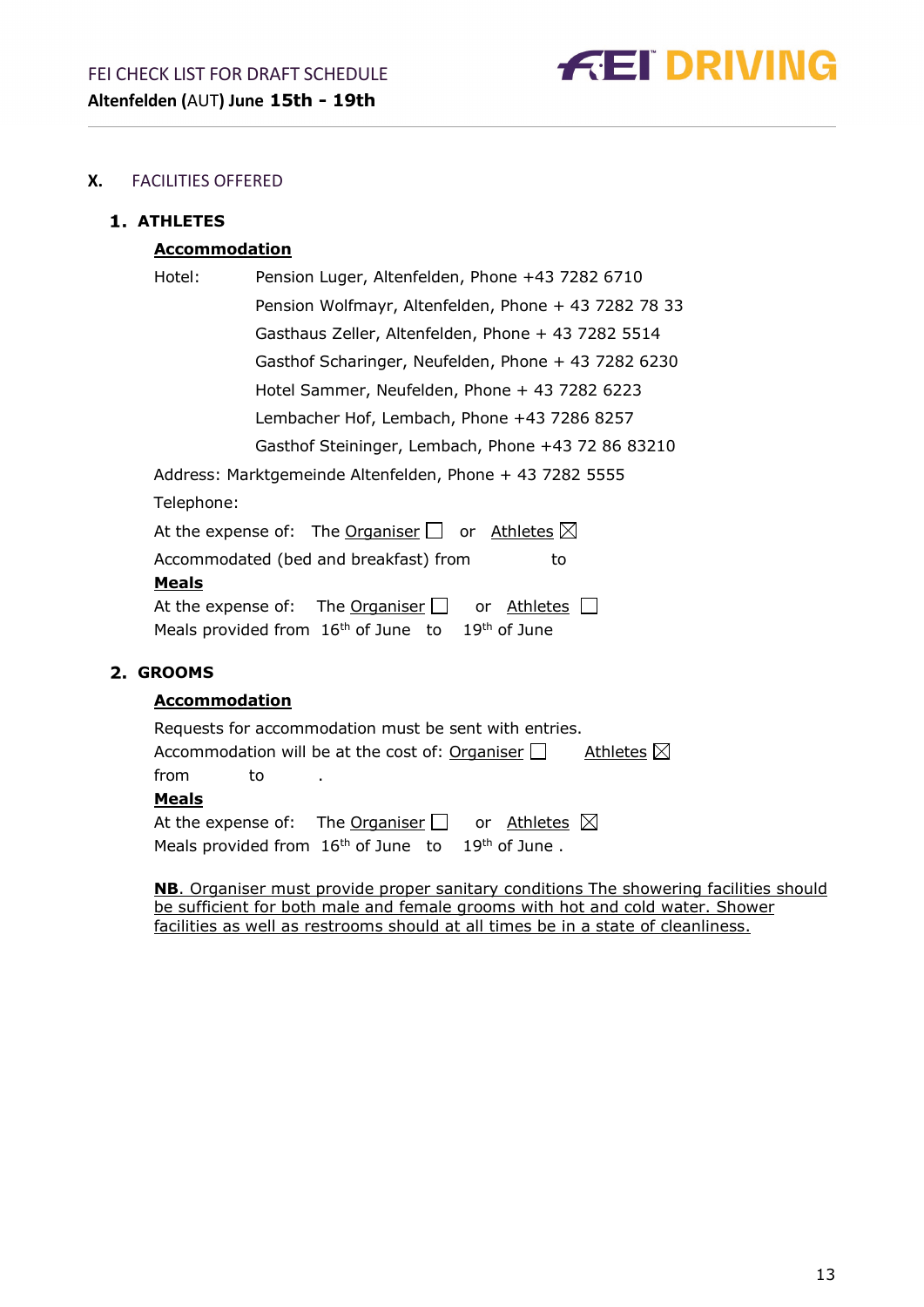## FEI CHECK LIST FOR DRAFT SCHEDULE



## **Altenfelden (**AUT**) June 15th - 19th**

### <span id="page-13-0"></span>**XI.** LOGISTICAL/ADMINISTRATIVE/TECHNICAL CONDITIONS

## <span id="page-13-1"></span>1. DRAW

<span id="page-13-2"></span> $2.$ 

| Time, date and location:    | after the first HI on Thursday 16 June<br>location will be communicated on site |
|-----------------------------|---------------------------------------------------------------------------------|
| <b>COMPETITION ARENA(S)</b> |                                                                                 |
| <b>First Dressage Arena</b> |                                                                                 |
| Length: 80 m                | Width: 40 m                                                                     |

| Length: 100 m (3*H4/3*P4) | Width: 40 m |
|---------------------------|-------------|
|                           |             |

Type of Footing : grass

#### CONES ARENA

Length: 120 m Width: 40 m Type of Footing : grass

# <span id="page-13-3"></span>**PRACTICE ARENA(S)**

DRESSAGE ARENA

Length: 100 m Width: 40 m Type of Footing : sand

## CONES ARENA

Length: 100 m Width: 40 m

Type of Footing : sand

## <span id="page-13-4"></span>**STABLES**

Size of boxes 3 m x 4 m

**(at least 3m x 3m) An adequate number of stables must be at least 4m x 3m to accommodate the larger Horses.**

Space for organiser to include details if necessary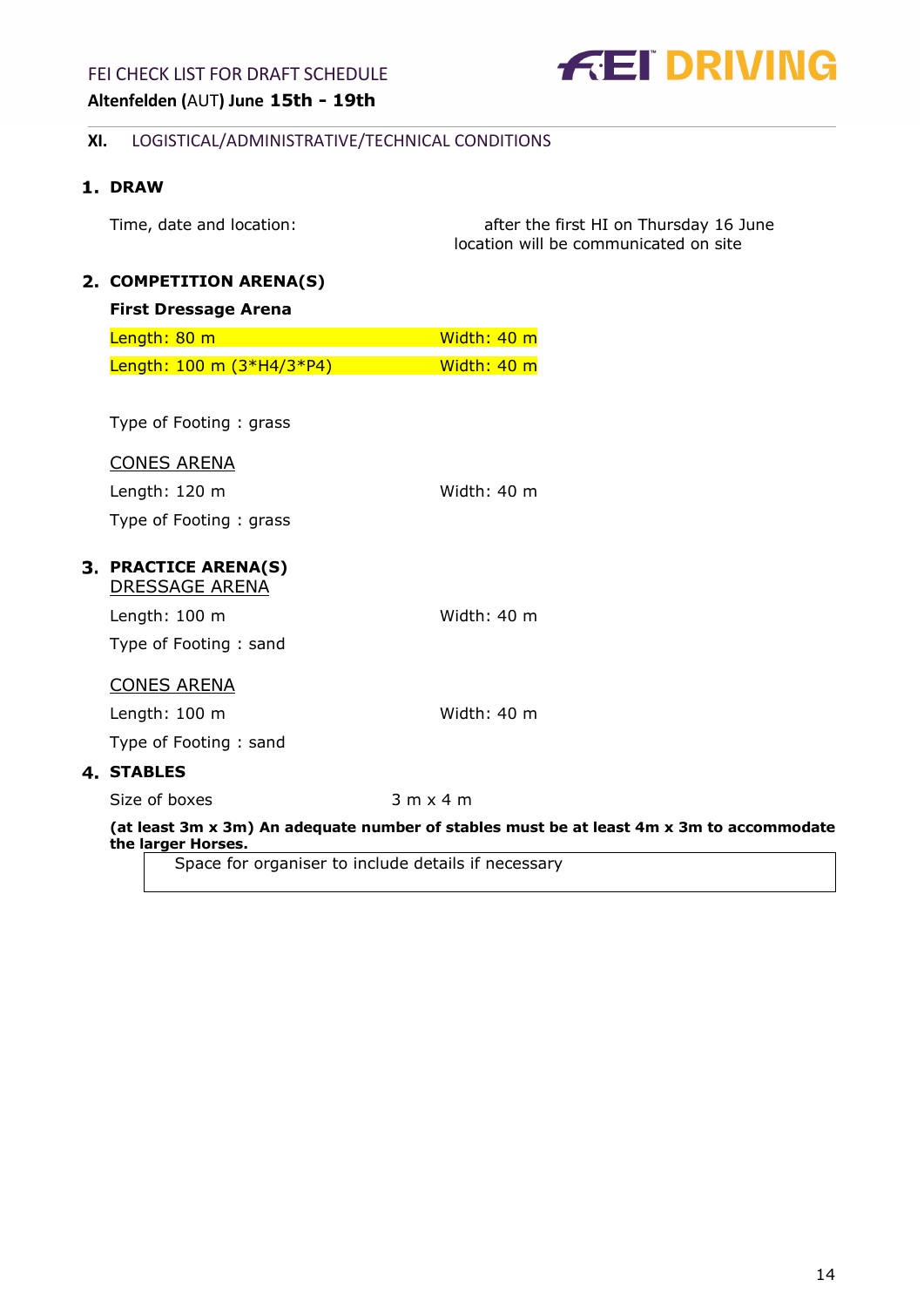

## <span id="page-14-0"></span>**5. TIMING DEVICE**

Name of Manufacturer: Tag Heuer Model: Chrono Printer 520 FEI Report number:

<span id="page-14-1"></span>**SCORING/TIMING PROVIDER**

Will you use a FEI Certified Service Provider to manage the scoring and timing at your Event? *(The list of certified Service Providers is available here:* [https://inside.fei.org/fei/your-role/it](https://inside.fei.org/fei/your-role/it-services/it-providers/list)[services/it-providers/list](https://inside.fei.org/fei/your-role/it-services/it-providers/list)*)*

#### **YES** □ **NO** ☒

Name of the Company: FEI Certified Service Provider ID number:

**Contact person at event** *(compulsory)* Name: FEI ID number: Contact email:

The FEI may require to be provided with real time results data feed of your events according to FEI requirements; in this case you and your provider will be informed accordingly.

## **OTHER TECHNOLOGY/SERVICE PROVIDER(S)**

Will you use other technology/service provider(s) at your Event?

**YES** ☒ Name of the Company: OEPS

## **Contact person**

Name: Doris Hubauer FEI ID number (if applicable):<br>Contact email: dora.hubauer@gmail.com Activity/Function: (i.e.: Accreditations, Stable Management, Camera system, Sensors, etc…)

**NO** ☐

## <span id="page-14-2"></span>**PRIZE GIVING CEREMONY**

The number of athletes required to present themselves for the prize-giving ceremony of each competition is 5. The ceremony will be done  $\Box$  on the Carriages /  $\boxtimes$  on foot

All Prize Giving Ceremonies must strictly follow the **[Covid-19 guidelines for Prize giving](https://inside.fei.org/fei/covid-19/return-to-play/policy-tools)  [protocols and media activities.](https://inside.fei.org/fei/covid-19/return-to-play/policy-tools)**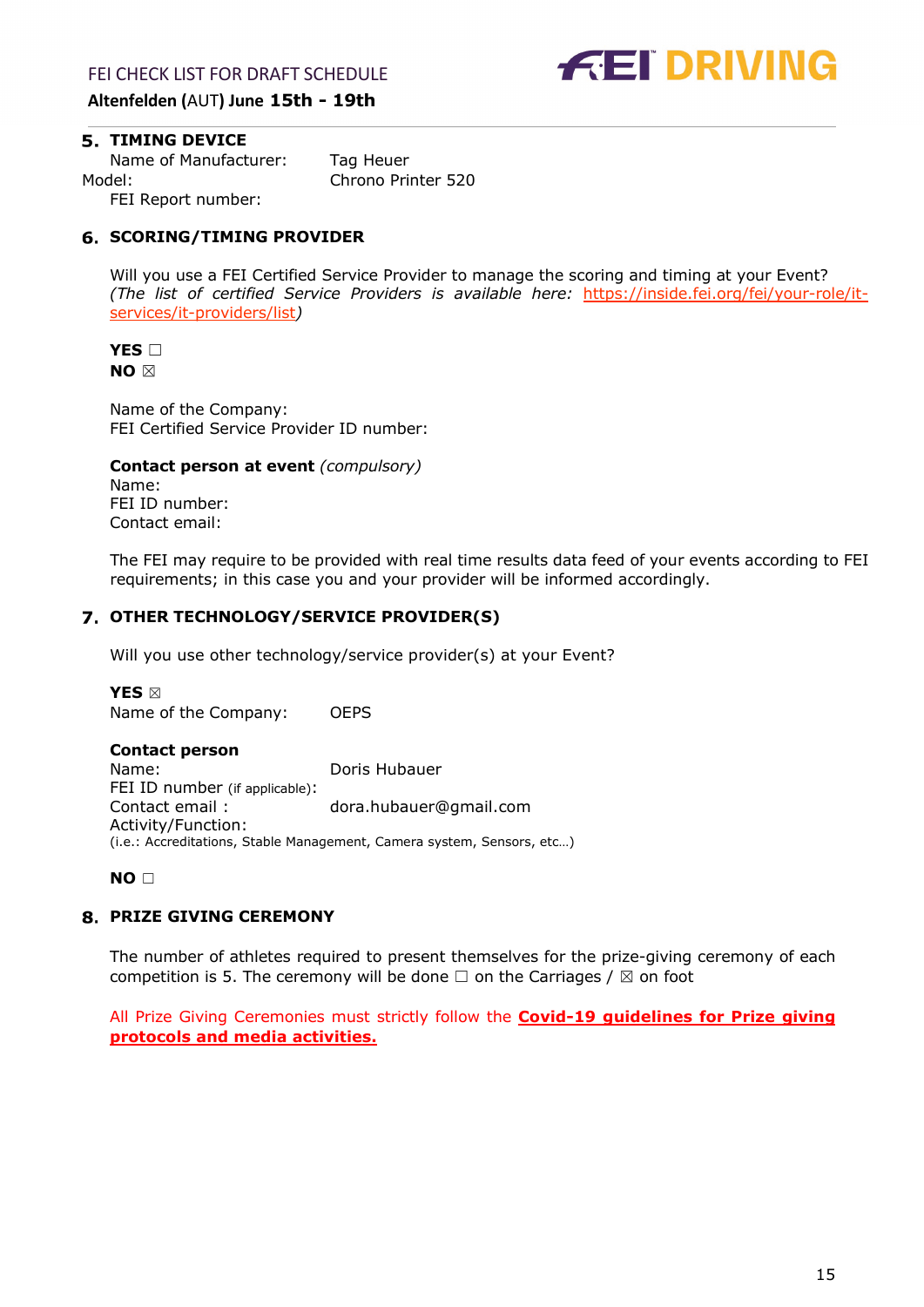## FEI CHECK LIST FOR DRAFT SCHEDULE



**Altenfelden (**AUT**) June 15th - 19th**

#### <span id="page-15-0"></span>**ADVERTISING ON ATHLETES AND HORSES**

Advertising on Athletes/Grooms/Carriages must comply with Art 941 of the FEI Driving Rules and Art 135 of the FEI General Regulations.

The Chief Steward will check that the turnouts comply with these Articles.

#### <span id="page-15-1"></span>**10.TICKETING**

Are you selling ticket for spectator to attend your event: Yes  $\Box$  No  $\boxtimes$ Name of your ticketing provider: Web address to buy ticket:

## <span id="page-15-2"></span>**BETTING**

Betting will be authorised by the Organiser: Yes  $\Box$  No  $\boxtimes$ 

#### <span id="page-15-3"></span>**TRANSPORT REIMBURSMENT HORSES/PONIES**

Transport expenses to be paid by: The  $O$ rganiser  $\Box$  at per km. The  $A$ thlete  $\boxtimes$ 

### <span id="page-15-4"></span>**13.WELCOME**

The time and date of arrival of athletes, horses and their means of transport must be given to the Organiser in order to facilitate their arrival.

#### <span id="page-15-5"></span>**LOCAL TRANSPORTATION - ARRANGEMENTS FROM HOTEL TO SHOW GROUNDS**

Walking distance  $\square$ Organiser Shuttle Service Public Transport  $\Box$  to be paid by the Organiser  $\Box$  / the Athlete  $\Box$ Taxi  $\Box$  to be paid by the Organiser  $\Box$  / the Athlete  $\Box$ If paid by Athlete approximate cost per round trip: Other: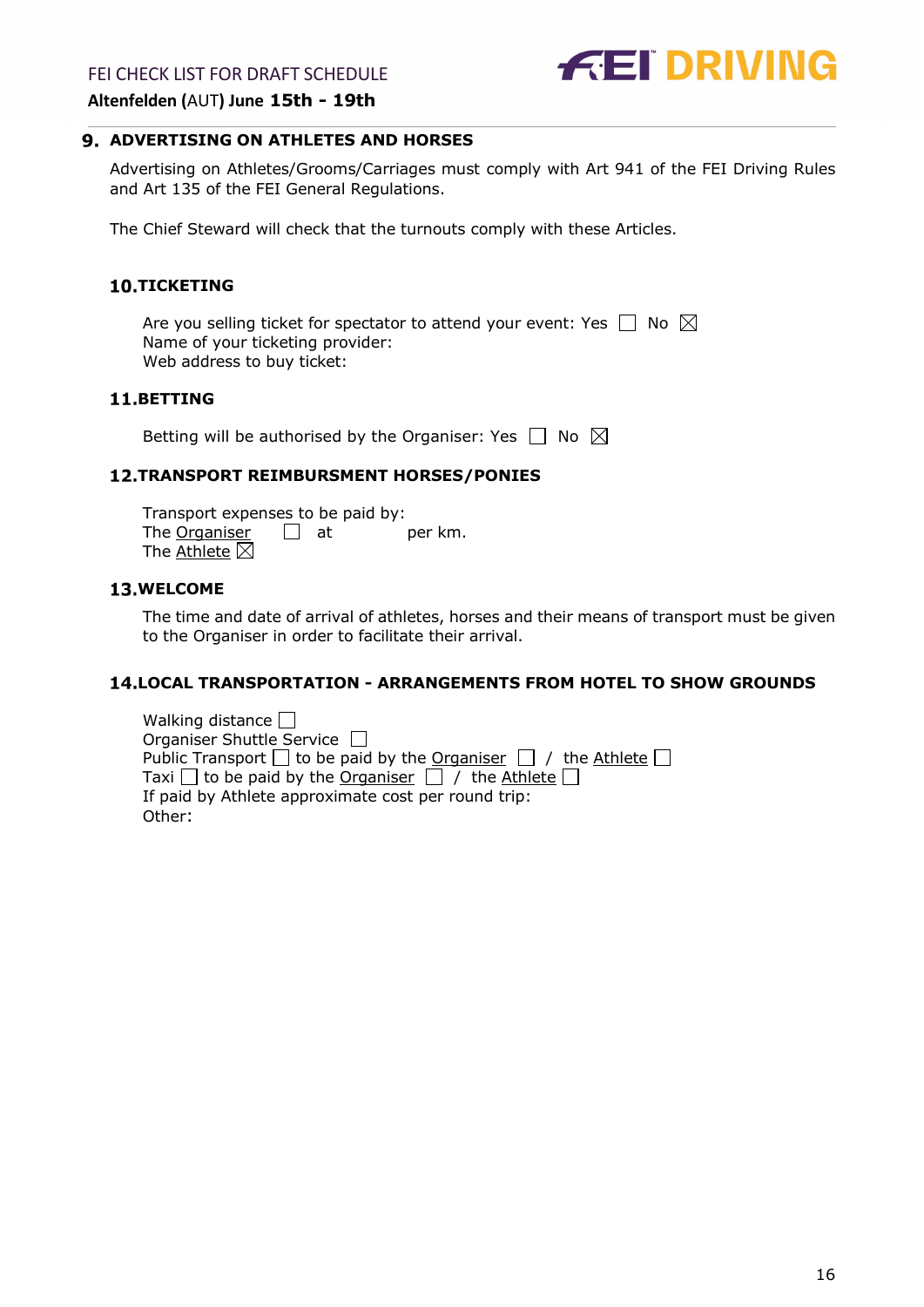

## <span id="page-16-0"></span>**ENTRY RIGHT TO SHOWGROUNDS/ACCREDITED PERSONS**

**Entry right to the stable area according to FEI Veterinary Regulations Articles 1008-1009.**  NUMBER OF ACCREDITED PERSONS: Athlete: 1<br>Partner: 1 Partner: 1<br>Groom: 2 Groom: 2 Horse Owner: 4 two (2) accreditations per horse acc. to FEI-Passport

One groom per driver for Singles

One groom per driver for Pairs

Two grooms per driver for Four-in-Hands

### <span id="page-16-1"></span>**LORRY / CARAVAN FACILITIES**

| Lorry or caravan can be parked close to the stables: Yes $\boxtimes$ No $\Box$ |  |  |  |  |
|--------------------------------------------------------------------------------|--|--|--|--|
|--------------------------------------------------------------------------------|--|--|--|--|

Square for OC to include additional details if necessary

#### <span id="page-16-2"></span>**SUSTAINABILITY**

"Please consider the environment when organising an FEI Event. Please find useful information on FEI Sustainability here:" [http://inside.fei.org/fei/your](http://inside.fei.org/fei/your-role/organisers/handbook)[role/organisers/handbook](http://inside.fei.org/fei/your-role/organisers/handbook)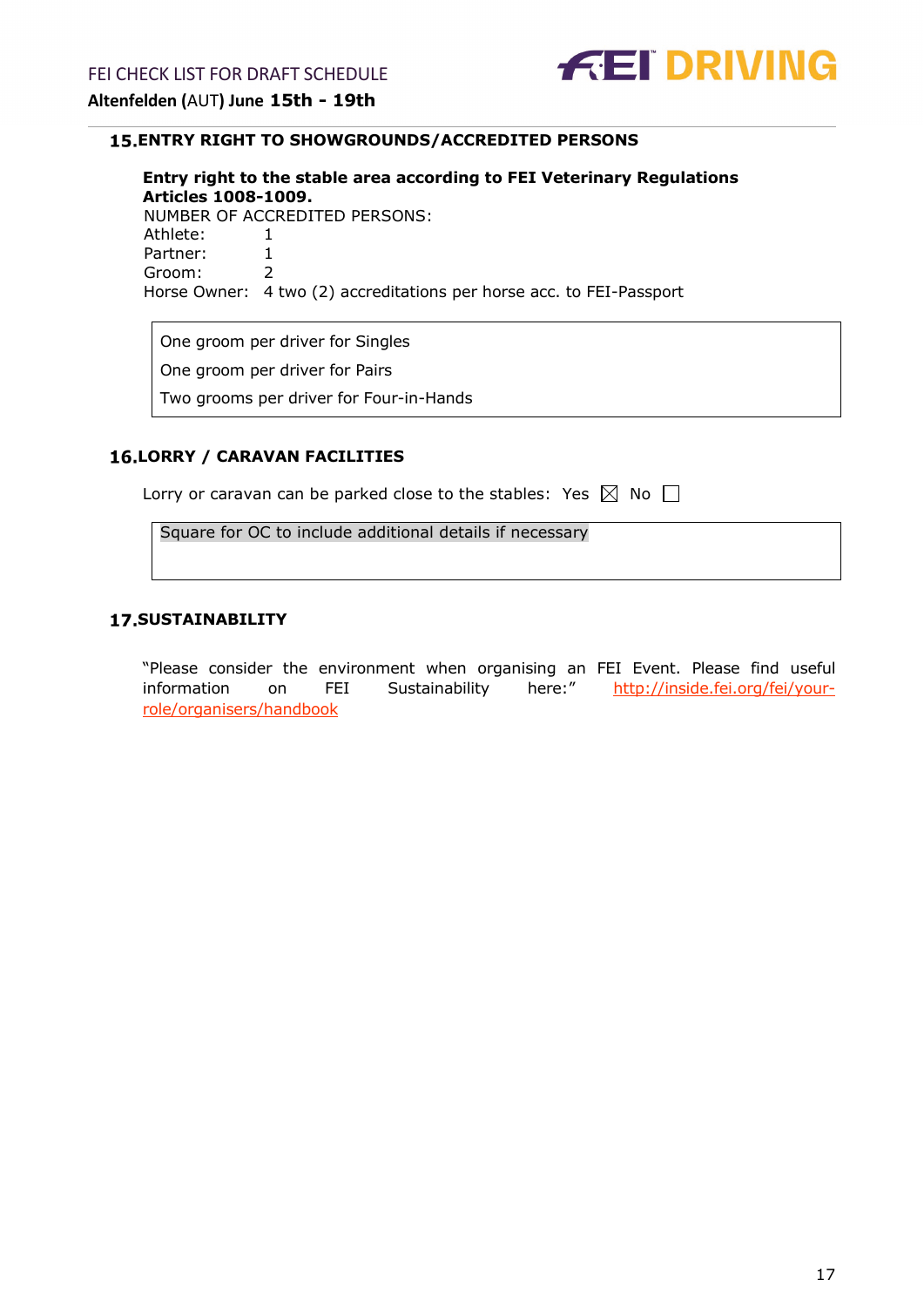

# <span id="page-17-0"></span>**XII.** VETERINARY MATTERS<br>**1. CUSTOMS FORMALI**

#### **1. CUSTOMS FORMALITIES**

<span id="page-17-1"></span>Name: Bezirkshauptmannschaft Rohrbach Address: Am Teich 1 4150 Rohrbach-Berg Telephone: (+43 7289) 88 51-0 Email: bh-ro.post@ooe.gv.at

Opening hours: Monday 07:30 - 12:00 Uhr

Tuesday 7:30 - 17:00 Uhr

Wednesday 07:30 - 12:00 Uhr

Thursday 07:30 - 12:00 Uhr

Friday 07:30 - 12:00 Uhr

## <span id="page-17-2"></span>**2. HEALTH REQUIREMENTS**

#### **GENERAL**

In accordance with the FEI Code of Conduct for the Welfare of the Horse it is imperative that all Horses at FEI Events are physically fit and free from infectious disease before being allowed to compete.

## **ENTRY OF HORSES**

Required health tests and vaccinations: Quarantine period: Specimen Import Licence applied:

Square for Organiser to include additional details if necessary

## <span id="page-17-3"></span>**3. NATIONAL REQUIREMENTS**

Square for Organiser to include additional details if necessary

#### <span id="page-17-4"></span>**4. . PONIES**

FEI Veterinary Regulations, Chapter IX and Annex IX: For all Pony Events, Ponies must be available for Pony Measurement if requested by the FEI.

#### **5. INJURY SURVEILLANCE**

<span id="page-17-5"></span>FEI Veterinary Regulations, Chapter VIII: Horses participating in FEI Events are subject to injury surveillance protocols; and in the event of fatality, a post-mortem examination.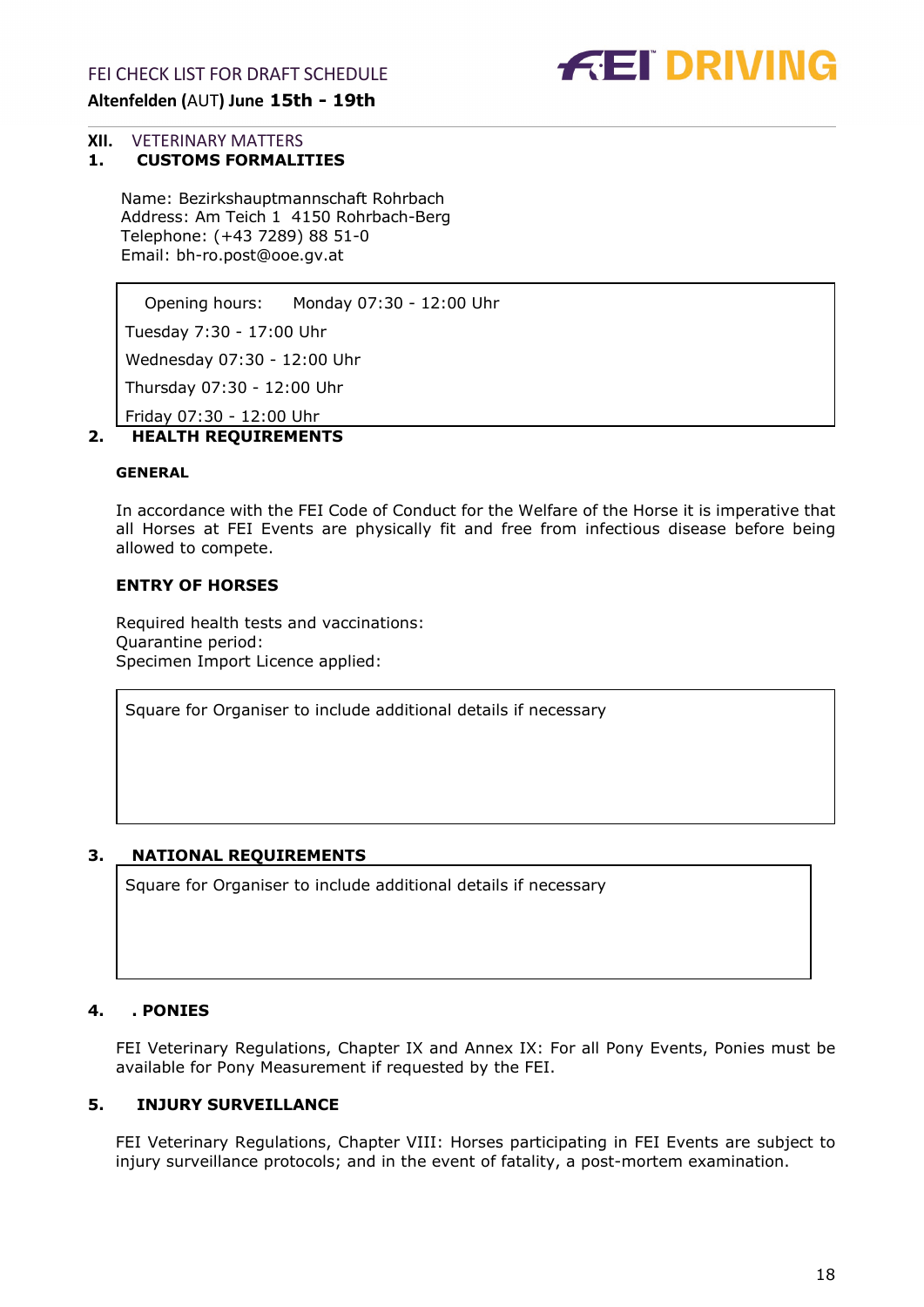FEI CHECK LIST FOR DRAFT SCHEDULE





#### <span id="page-18-0"></span>**6. . TRANSPORT OF HORSES**

Horses must be fit to travel and be transported in suitable vehicles. Any government requirements for disease testing and control must be requested well in advance, to ensure that the horse is in compliance by the time of arrival at the border of the country where the Event is taking place. Athletes, or their representatives, have the responsibility to comply with national legislation in both their country of origin and the host nation of the Event. Where necessary athletes must contact local government authorities or veterinary advisors for information regarding animal health requirements and transport legislation. Within the European Union (EU), this includes EU Council Regulation (EC) No 1/2005 concerning the protection of animals during transport within the Member States of the EU.

#### <span id="page-18-1"></span>**7. VENUE ARRIVAL INFORMATION & FITNESS TO COMPETE 7.1 PASSPORTS. FEI General Regulations, Art. 137**

#### **For all issues relating to FEI Horse Passports/FEI Recognition Cards please contact your National Federation.**

All Horses competing at FEI Events must be registered with the FEI.

FEI Passports or FEI Recognition Cards (for those Horses with a national passport approved by the FEI) are compulsory for FEI Events.

NB: Horses entered in CIMs in their country of residence are not required to have an FEI Passport or FEI Recognition Card but must be properly registered with the FEI and identifiable (FEI General Regulations, Art. 137.2).

Athletes who do not present a Horse's Passport and/or Recognition Card, or one that is not correctly validated or fail to meet other passport requirements will be **subject to Sanctions in accordance with Annex VI of the FEI Veterinary Regulations** and may not be allowed to compete.

**NB** for Horses permanently resident in a Member State of the European Union: all Horses must have a national EU passport in compliance with EU Regulations to which a FEI Recognition card is applied. The exception to this being Horses in possession of an FEI passport which has been continually revalidated without interruption.

## **7.2 VACCINATIONS - EQUINE INFLUENZA. FEI Veterinary Regulations, Art. 1003**

Horses competing at FEI Events must comply with the requirements for Equine Influenza vaccination in accordance with the Veterinary Regulations and as summarised below.

| <b>VACCINATION</b>    | <b>PROTOCOL</b>                                                                                                                                           | <b>ELIGIBILITY TO ENTER</b><br><b>VENUE</b>                                                                                                                              |
|-----------------------|-----------------------------------------------------------------------------------------------------------------------------------------------------------|--------------------------------------------------------------------------------------------------------------------------------------------------------------------------|
| <b>Primary Course</b> | $1st$ Vaccination: day 0<br>2 <sup>nd</sup> Vaccination: day 21-92                                                                                        | May compete 7 days after the<br>2 <sup>nd</sup> Vaccination                                                                                                              |
| <b>First Booster</b>  | Within 7<br>months<br>the<br>οf<br>2 <sup>nd</sup> vaccination of the Primary<br>Course                                                                   | May compete for 6 months $+21$<br>days after the 2 <sup>nd</sup> vaccination of<br>the Primary Course<br>Must not compete in the 7 days<br>after receiving a vaccination |
| <b>Boosters</b>       | MINIMUM: within one year of<br>previous booster vaccination<br>IF COMPETING: must be in<br>the 6 months $+21$ days of the<br>booster previous vaccination | Must have been vaccinated<br>within 6 months $+21$ days<br>before arriving at the Event<br>Must not compete in the 7 days<br>after receiving a vaccination               |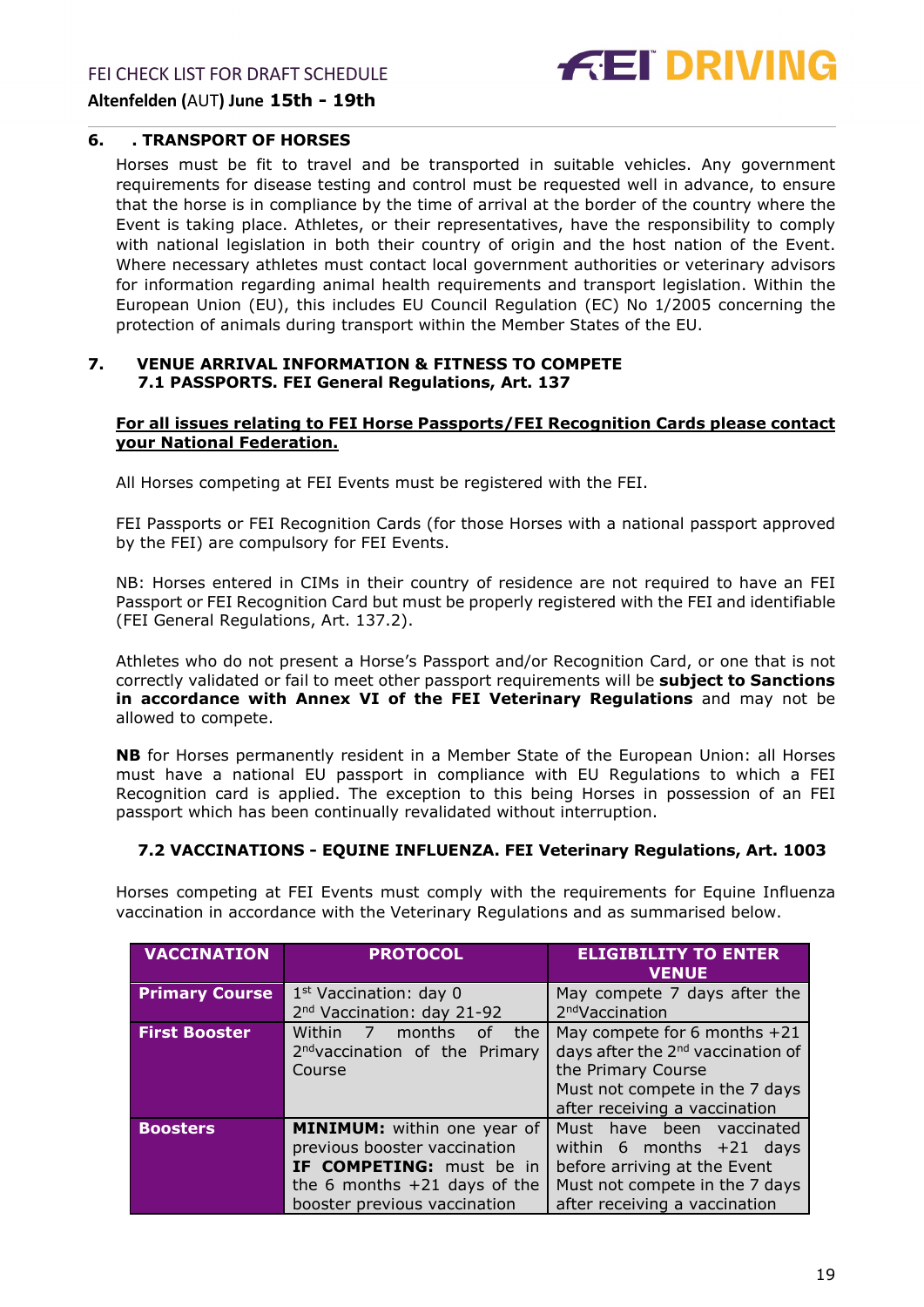

All FEI registered Horses intending to compete at FEI Events (including CIMs) must be vaccinated against Equine Influenza in accordance with these Veterinary Regulations. The exception being if the applicable domestic legislation prevents the use of Equine Influenza vaccines within the relevant territory.

#### **7.3 EXAMINATION ON ARRIVAL. FEI Veterinary Regulations, Art. 1031**

On arrival at an Event venue, all Horses must undergo an examination by a veterinarian to confirm their identification from their passport and micro-chip ID (where present), their vaccination status and general health. To protect all horses attending events, any Horse with a questionable health status concerning vaccination, disease or other concerns, must be stabled within the isolation facilities provided by the Organising Committee pending a decision on entering the venue. PRs must fulfil the Horse Health Requirements via the FEI HorseApp in advance of the event which will be checked at the Examination on Arrival.

#### **7.4 HORSE INSPECTIONS. FEI Veterinary Regulations, Art. 1034-1042**

All Horses will be assessed for their fitness to compete during the Horse Inspection. Any Horse demonstrating questionable fitness may be referred to the Holding Box for further veterinary examination. Horses not deemed fit to compete by the Inspection Panel will not be permitted to compete.

#### **7.5 LIMB SENSITIVITY EXAMINATION. FEI Veterinary Regulations, Art. 1048- 1053 and Annex VIII**

All Horses are subject to examination under the protocol for abnormal limb sensitivity throughout the period of an Event. For Jumping that includes, but is not limited to, between rounds and before the Jump Off. For Endurance that includes, but is not limited to, pre-ride, during the ride and after the ride. Horses may be examined once or on multiple occasions during the Period of an Event. Horses may be selected for examination under the protocol randomly or they may be targeted. All Horses selected to be tested must submit promptly to the examination or are subject to immediate disqualification. There is no obligation to examine any specific number of Horses at an Event.

#### <span id="page-19-0"></span>**8. EQUINE ANTI-DOPING AND CONTROLLED MEDICATION PROGRAMME (EADCMP). FEI Regulations, Chapter VII**

#### **8.1 SAMPLING. FEI Veterinary Regulations, Chapter VII**

All horses competing at FEI Events may be subject to sampling for the presence of Prohibited Substances in accordance with the Anti-Doping and Controlled Medication Regulations (EADCMRs). Horses may be selected for sampling in accordance with obligatory testing, targeted or random sampling procedures. Refer to FEI Financial Charges for details of fees relating to Equine and Human Anti-Doping program (EADCMP), which OCs/NFs have the right to charge to the athlete (applicable for all FEI events worldwide).

#### **8.2 ELECTIVE TESTING. FEI Veterinary Regulations, Art. 1058**

Elective Testing may be carried out prior to an Event to check for the presence of Prohibited Substances. Please refer to <https://inside.fei.org/fei/cleansport/horses> for information and details.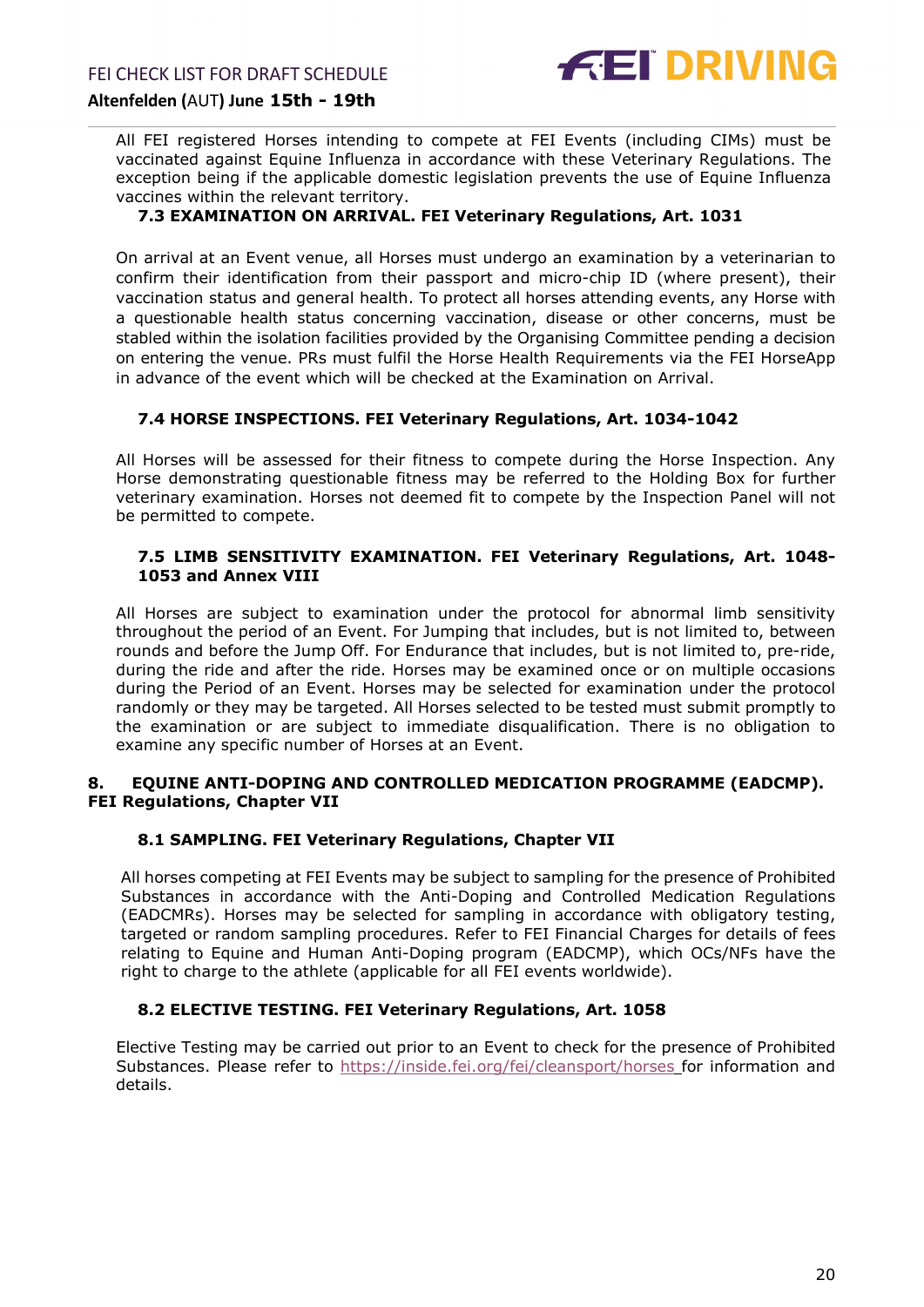#### <span id="page-20-0"></span>**XIII.** HUMAN ANTI-DOPING

Athletes can be tested at any FEI Event, by the FEI or by other Anti-Doping Organisations with Testing jurisdiction. Organisers will have the responsibility to provide facilities and staff/volunteers to facilitate such Testing if requested by the FEI as outlined in article 22.3 of the FEIs' Anti-doping Rules for Human Athletes (ADRHA)

The ADRHA rules are published on the FEI's website at [http://inside.fei.org/content/anti](http://inside.fei.org/content/anti-doping-rules)[doping-rules](http://inside.fei.org/content/anti-doping-rules)

#### <span id="page-20-1"></span>**XIV.** ADDITIONAL INFORMATION

#### <span id="page-20-2"></span>**1. THE FEI POLICY FOR ENHANCED COMPETITION SAFETY DURING THE COVID-19 PANDEMIC**

The FEI Policy for Enhanced Competition Safety during the Covid-19 Pandemic ("Policy") <https://inside.fei.org/fei/covid-19/return-to-play/policy-tools> is mandatory and applies for any FEI Event taking place **as of 1 July 2020**. The Policy has been developed based on currently accepted best practices by the WHO and US Center for Disease Control (CDC) and will be continually reviewed and updated as more information becomes available. It is not intended to replace the applicable guidance and policies from domestic government and health authorities, but to supplement their recommendations with sport specific considerations.

The OC shall submit the risk assessment and mitigation plan (including name and contact details of the person in charge) to the FEI as an annex to the Event Schedule, **at the latest ten (10) working days before the event's deadline for Definite Entries**.

Events for which the FEI has not received the documented risk assessment and mitigation measures plan in accordance with article 2.1.g) of the Policy **will be removed from the FEI calendar** in accordance with Article 112.3 of the FEI General Regulations.

#### **ASSUMPTION OF RISK / WAIVER OF LIABILITY**

In consideration of being allowed to participate in the Event and related activities, all Participants (as defined in the Policy) acknowledge, appreciate, and agree that:

- 1. Participation includes possible exposure to and illness from infectious diseases including but not limited to COVID-19. While particular rules and personal discipline may reduce this risk, the risk of serious illness and death does exist; and,
- 2. The Participants knowingly and freely assume all such risks, both known and unknown, even if arising from the negligence of the OC or others, and assume full responsibility for their participation; and,
- 3. The Participants willingly agree to comply with the stated and customary terms and conditions for participation as regards protection against infectious diseases. If, however, a Participant observes any unusual or significant hazard during their presence or participation, the Participant will remove himself/herself from participation and bring such to the attention of the nearest official immediately; and,
- 4. The Participants, for themselves and on behalf of their heirs, assigns, personal representatives and next of kin, HEREBY RELEASE AND HOLD HARMLESS THE OC AND THE FEI, their officers, officials, agents, and/or employees, other participants, sponsoring agencies, sponsors, advertisers, and if applicable, owners and lessors of premises used to conduct the event ("RELEASEES"), WITH RESPECT TO ANY AND ALL ILLNESS, DISABILITY, DEATH, or loss or damage to person or property, WHETHER ARISING FROM THE NEGLIGENCE OF RELEASEES OR OTHERWISE, to the fullest extent permitted by law.

The Participants confirm to have read this release of liability and assumption of risk agreement, fully understand its terms, understand that they have given up substantial rights.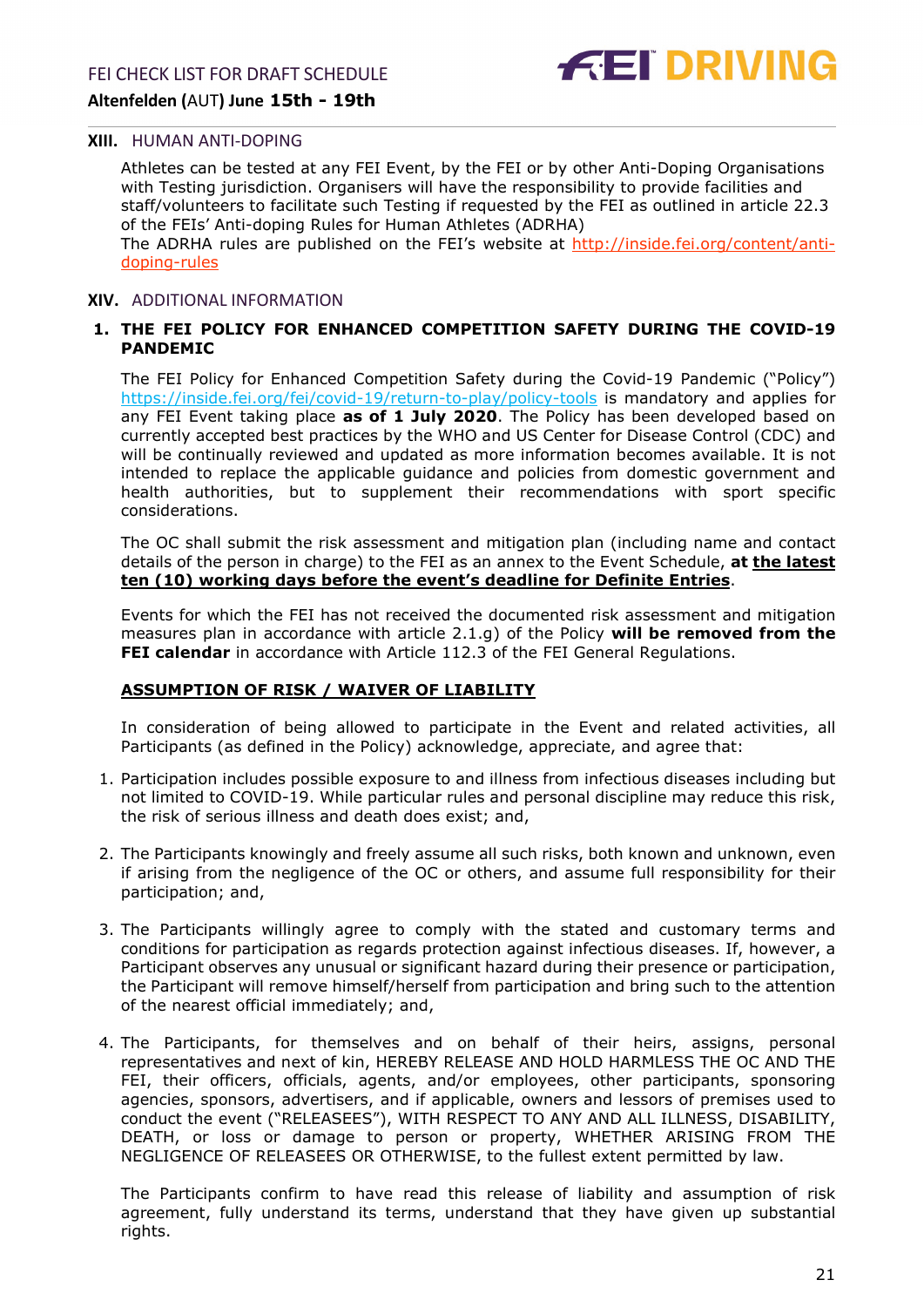## <span id="page-21-0"></span>**2. INSURANCES AND NATIONAL REQUIREMENTS**

Equestrian sports involve inherent dangerous risks. To the greatest extent permitted by law, the FEI and the FEI Event Organiser shall NOT be liable for any damages relating to loss of property or injury of any kind to Athletes, Owners, Support Personnel or Horses at or in connection with an FEI Event and the FEI expressly excludes all such liability.

## **2.1. ATHLETES, OWNERS AND SUPPORT PERSONNEL**

#### **2.1.1. Personal Accident and Health Insurance**

It is your responsibility as an Athlete/Owner/ Support Personnel to ensure that you have adequate personal accident insurance in place to cover your participation at FEI Events and in particular to insure against any personal injury or medical expenses arising from an accident, injury or illness which may occur at a FEI Event.

You should check with your National Federation to confirm if your National Federation's insurance policy (if any) covers personal accidents and/or illnesses which may occur when you are attending/participating in FEI Events.

If your National Federation does not have a personal accident/health insurance policy or if the National Federation's insurance policy does not cover personal accident or health claims, then you should obtain your own personal accident and health insurance policy to cover your attendance/participation at FEI Events.

#### **2.1.2. Personal Property Insurance**

You should also ensure that you are insured against property loss, theft or damage which may occur at an FEI Event.

Again, the advice is to check with your National Federation to confirm if they have an insurance policy in place which would cover you in case of such property loss, theft or damage. If not, then you should obtain your own personal property insurance to cover such situations.

#### **2.1.3. Press Equipment**

Press equipment and other items left in the Press workroom, Press lockers, the Press Tribune or anywhere on the showgrounds are left entirely at the owner's risk. The Organising Committee does not accept any responsibility for any loss or damage to such equipment or items. Members of the Press are advised not to leave any equipment or personal items unattended.

## **2.2. ATHLETES AND OWNERS**

#### **2.2.1. Third Party Liability Insurance**

As an Athlete/Owner you are personally responsible for damages to third parties caused by you, your employees, Support Personnel, your agents or your Horses. You are, therefore, strongly advised to take out third-party liability insurance providing full coverage in relation to FEI Events at home and abroad, and to keep the policy up to date.

The FEI and the Organiser will NOT be responsible for any damage caused to third parties by you, your employees, Support Personnel, your agents or your Horses.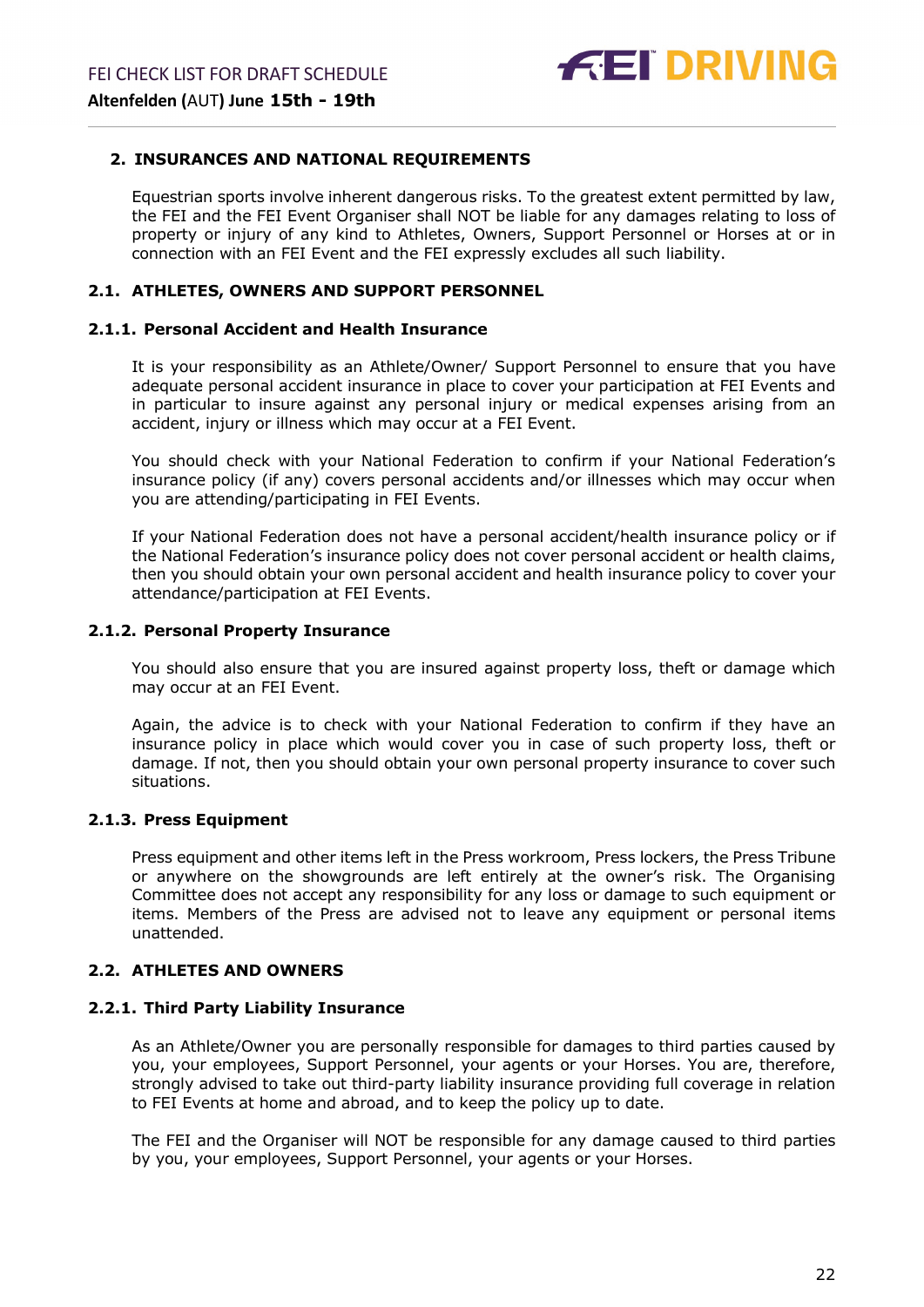### **2.2.2. Additional Liability Information**

Space for organiser to include reference to National Laws when necessary

### **2.2.3. Horse Insurance**

As an Owner you should ensure that your Horses are adequately insured against any injuries or illnesses they may sustain while participating at a FEI Event.

You do have to bring the certification or official veterinary certificate, animal health requirements for the transport!include reference to National Laws when necessary for organiser to include reference to National Laws when necessary

#### <span id="page-22-0"></span>**3. PROTESTS/APPEALS**

To be valid, all Protests and Appeals must be made in writing and accompanied by a deposit of CHF 150 or equivalent, as mentioned in the FEI General Regulations (Art. 161-162) available at the following link: [https://inside.fei.org/content/general-regs](https://inside.fei.org/content/general-regs-statutes)[statutes.](https://inside.fei.org/content/general-regs-statutes)

### <span id="page-22-1"></span>**4. DISPUTES**

In the event of any discussion concerning the interpretation of the schedule (in translated languages), the English version will be decisive.

## <span id="page-22-2"></span>**5. MODIFICATION TO SCHEDULE**

In exceptional circumstances, together with the approval of Chefs d'Equipe, host NF delegate, if any, and Ground Jury, the Organiser may change the schedule in order to clarify any matter arising from an omission or due to unforeseen circumstances. Any such changes must be notified to all athletes and officials as soon as possible and they must be reported to the FEI Secretary General by the Foreign Judge.

## <span id="page-22-3"></span>**6. ADDITIONAL INFORMATION FROM THE ORGANISER**

Dogs are to be leased during the whole event.

Parents are responsible für their children.

Liability:

The Organizer accepts no liability whatsever for damages, illness, theft, injies, etc. Occurrence from which horeses, owners, riders and other persons or their equimpment can be affected.

- National Rules

- Dogs

- Vehicles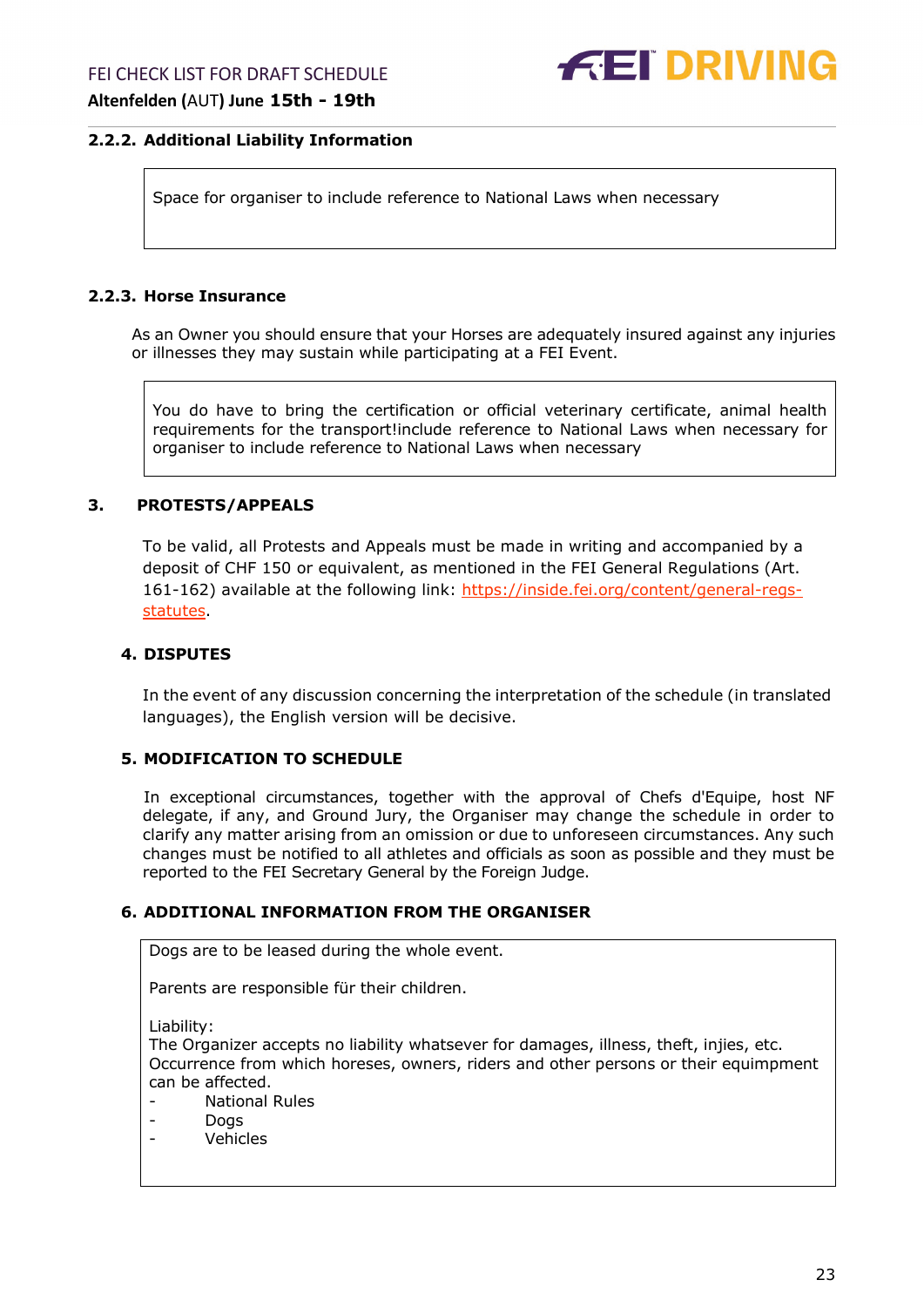## **Minimum Age Limitation for Athletes and Grooms – Article 912:**

| <b>Senior Classes</b>        |                                                                                                                                                                                            | <b>Athlete Minimum Age</b> |  |
|------------------------------|--------------------------------------------------------------------------------------------------------------------------------------------------------------------------------------------|----------------------------|--|
| Horses Four-in-Hand          |                                                                                                                                                                                            | 18 years                   |  |
|                              |                                                                                                                                                                                            | 16 years                   |  |
| <b>Horse Pairs</b>           |                                                                                                                                                                                            |                            |  |
| Horse Single                 |                                                                                                                                                                                            | 14 years                   |  |
| All Pony Classes             |                                                                                                                                                                                            | 14 years                   |  |
| <b>Young Drivers Classes</b> |                                                                                                                                                                                            | <b>Athlete Minimum Age</b> |  |
| Horses Four-in-Hand          |                                                                                                                                                                                            | $18-21$ years              |  |
| <b>Horse Pairs</b>           |                                                                                                                                                                                            | $16-21$ years              |  |
| Horse Single                 |                                                                                                                                                                                            | $16-21$ years              |  |
| All Pony Classes             |                                                                                                                                                                                            | $16-21$ years              |  |
| <b>Juniors Classes</b>       |                                                                                                                                                                                            | <b>Athlete Minimum Age</b> |  |
| <b>Horse Pairs</b>           |                                                                                                                                                                                            | $16-18$ years              |  |
| Horse Single                 |                                                                                                                                                                                            | $14-18$ years              |  |
| All Pony Classes             |                                                                                                                                                                                            | $14-18$ years              |  |
| <b>Children Class</b>        |                                                                                                                                                                                            | <b>Athlete Minimum Age</b> |  |
| Single Pony                  |                                                                                                                                                                                            | $12-14$ years              |  |
| <b>Grooms</b>                | <b>Minimum Age</b>                                                                                                                                                                         |                            |  |
| All Classes                  | Athletes under the age of 18 years must be accompanied by a<br>groom(s) of 18 years or older.<br>Athletes of 18 years and above must be accompanied by a<br>groom(s) of 14 years or older. |                            |  |
| Children                     | The groom must be over 18 years old. The NF must ensure that<br>the groom must be knowledgeable and experienced in Driving.                                                                |                            |  |

## **Minimum Age Limitation for Horses – Article 929:**

| <b>Horses</b>     | <b>Minimum Age</b>  |
|-------------------|---------------------|
| $CAI1*$           | 5 years old or over |
| $CAI2*$ and above | 6 years old or over |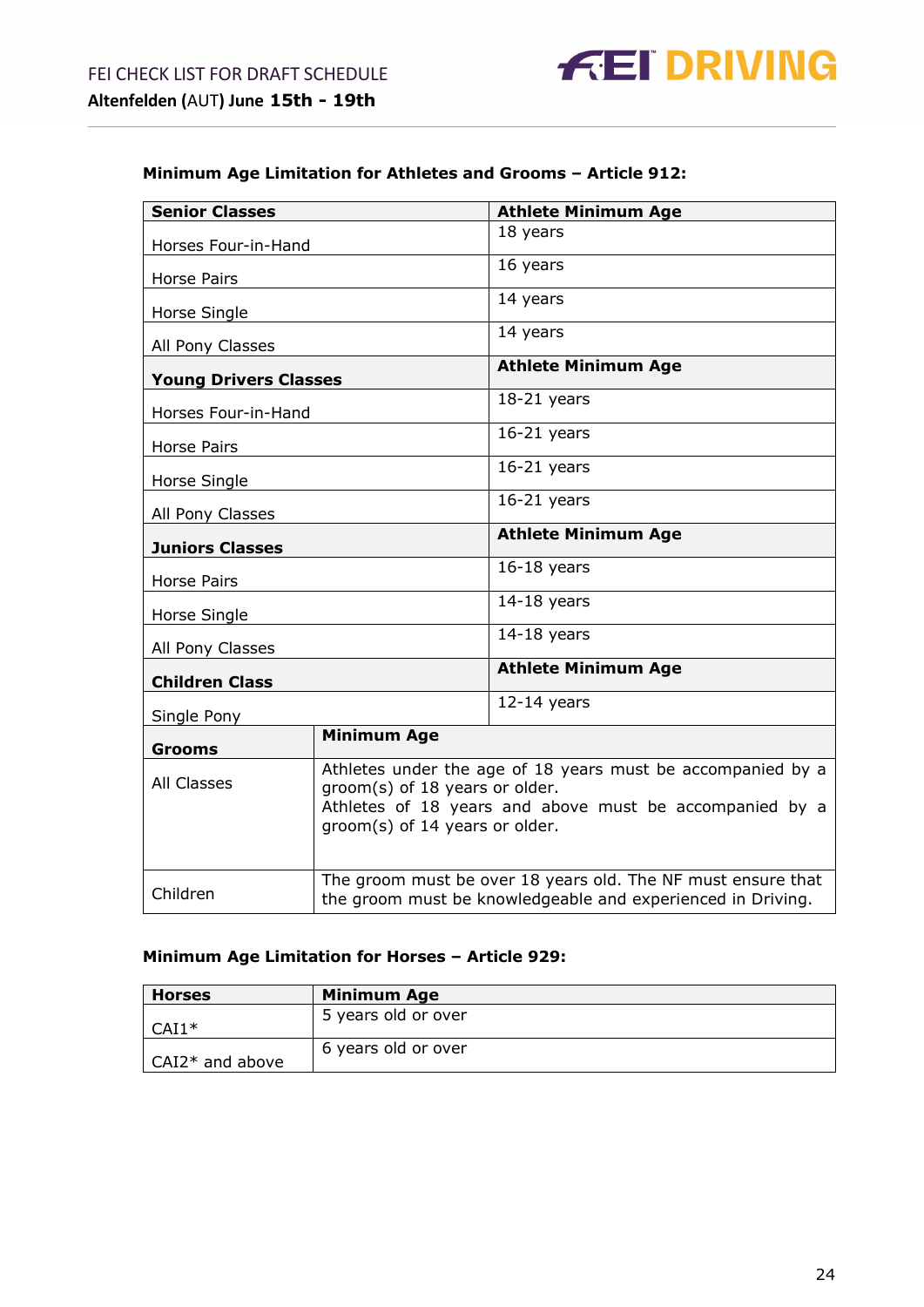

#### <span id="page-24-0"></span>**XV.** ANNEXES

## <span id="page-24-1"></span>**FEI ENTRY SYSTEM**

Please fill the form below in order to provide you and the other members of your committee or your IT Providers access to the FEI Entry System.

| FEI ID <sup>1</sup> : | 10152805                       |                      |
|-----------------------|--------------------------------|----------------------|
| Name*:                | Stöbich                        |                      |
| First Name*:          | Magdalena                      |                      |
| E-Mail*:              | caialtenfelden@gmail.com       |                      |
| Access Rights*:       | $\boxtimes$ Admin <sup>2</sup> | Consult <sup>3</sup> |
| Events <sup>4</sup> : |                                |                      |
| FEI ID <sup>1</sup> : | 10118811                       |                      |
| Name*:                | Kneidinger                     |                      |
| First Name*:          | Maria                          |                      |
| E-Mail*:              | maria.kneidinger@autohaus.at   |                      |
| Access Rights*:       | $\boxtimes$ Admin <sup>2</sup> | Consult <sup>3</sup> |
| Events <sup>4</sup> : |                                |                      |
| FEI ID <sup>1</sup> : |                                |                      |
| Name*:                |                                |                      |
| First Name*:          |                                |                      |
| E-Mail*:              |                                |                      |
| Access Rights*:       | Admin <sup>2</sup>             | Consult <sup>3</sup> |
| Events <sup>4</sup> : |                                |                      |

 $1$  If already have an FEI user account.

<sup>2</sup> Provides you the required access to manage entries and substitutions and download entries/lists.

<sup>3</sup> You are just able to consult and download the entries/lists.

<sup>4</sup> Leave the field blank if the user deals with the entries of all events in the show.

**\* Mandatory Fields**